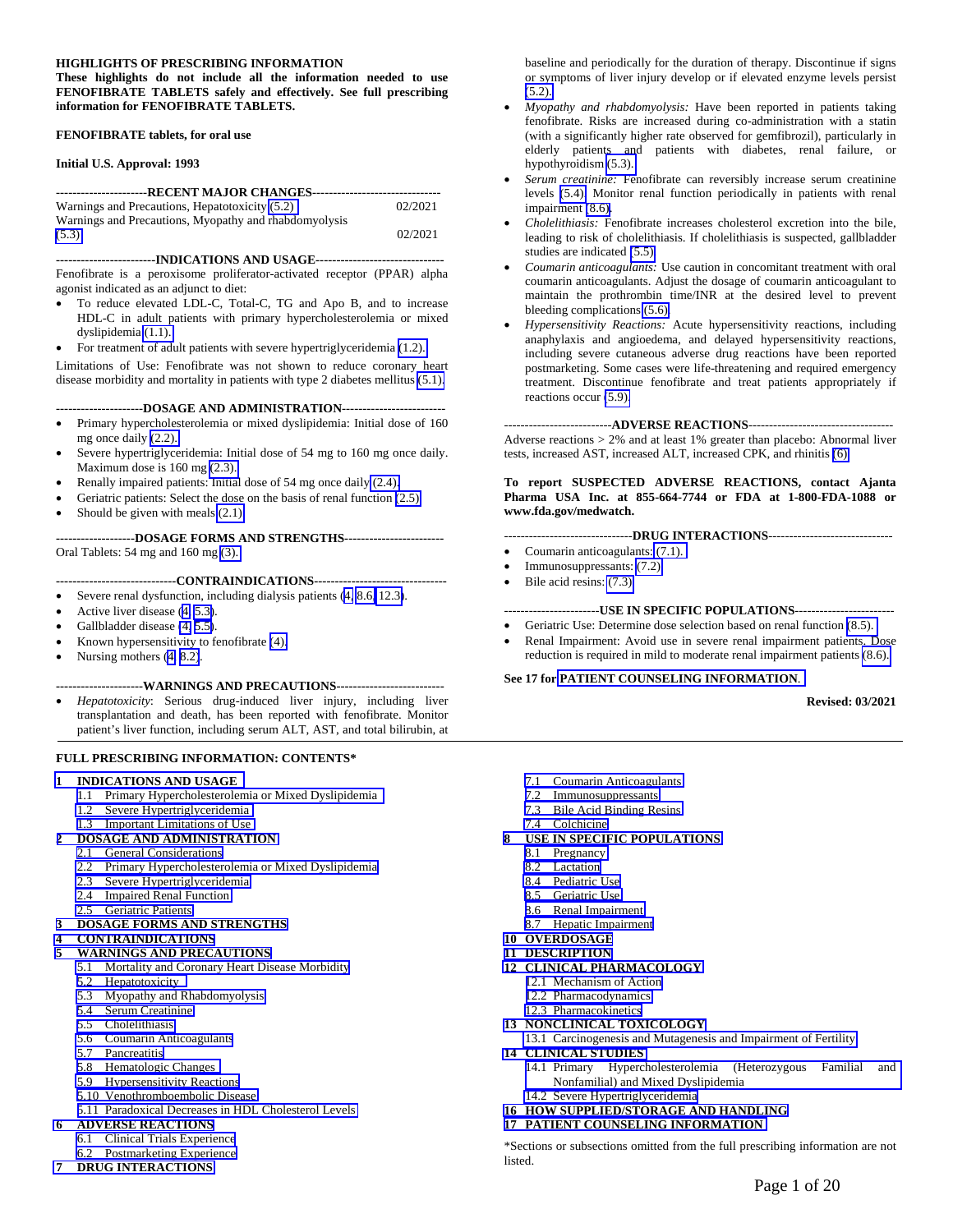## <span id="page-1-3"></span><span id="page-1-2"></span><span id="page-1-1"></span><span id="page-1-0"></span>**FULL PRESCRIBING INFORMATION**

## **1 INDICATIONS AND USAGE**

## **1.1 Primary Hypercholesterolemia or Mixed Dyslipidemia**

Fenofibrate tablets, USP are indicated as adjunctive therapy to diet to reduce elevated lowdensity lipoprotein cholesterol (LDL-C), total cholesterol (Total-C), Triglycerides and apolipoprotein B (Apo B), and to increase high-density lipoprotein cholesterol (HDL-C) in adult patients with primary hypercholesterolemia or mixed dyslipidemia.

## **1.2 Severe Hypertriglyceridemia**

Fenofibrate tablets, USP are also indicated as adjunctive therapy to diet for treatment of adult patients with severe hypertriglyceridemia. Improving glycemic control in diabetic patients showing fasting chylomicronemia will usually obviate the need for pharmacologic intervention.

Markedly elevated levels of serum triglycerides (e.g. > 2,000 mg/dL) may increase the risk of developing pancreatitis. The effect of fenofibrate therapy on reducing this risk has not been adequately studied.

## **1.3 Important Limitations of Use**

Fenofibrate at a dose equivalent to 160 mg of fenofibrate tablets was not shown to reduce coronary heart disease morbidity and mortality in a large, randomized controlled trial of patients with type 2 diabetes mellitus *[see Warnings and Precautions [\(5.1\)\]](#page-3-2)*.

## **2 DOSAGE AND ADMINISTRATION**

### **2.1 General Considerations**

Patients should be placed on an appropriate lipid-lowering diet before receiving fenofibrate tablets, and should continue this diet during treatment with fenofibrate tablets. Fenofibrate tablets should be given with meals, thereby optimizing the bioavailability of the medication.

The initial treatment for dyslipidemia is dietary therapy specific for the type of lipoprotein abnormality. Excess body weight and excess alcoholic intake may be important factors in hypertriglyceridemia and should be addressed prior to any drug therapy. Physical exercise can be an important ancillary measure. Diseases contributory to hyperlipidemia, such as hypothyroidism or diabetes mellitus should be looked for and adequately treated. Estrogen therapy, thiazide diuretics and beta-blockers, are sometimes associated with massive rises in plasma triglycerides, especially in subjects with familial hypertriglyceridemia. In such cases, discontinuation of the specific etiologic agent may obviate the need for specific drug therapy of hypertriglyceridemia.

Lipid levels should be monitored periodically and consideration should be given to reducing the dosage of fenofibrate tablets if lipid levels fall significantly below the targeted range.

Therapy should be withdrawn in patients who do not have an adequate response after two months of treatment with the maximum recommended dose of 160 mg once daily.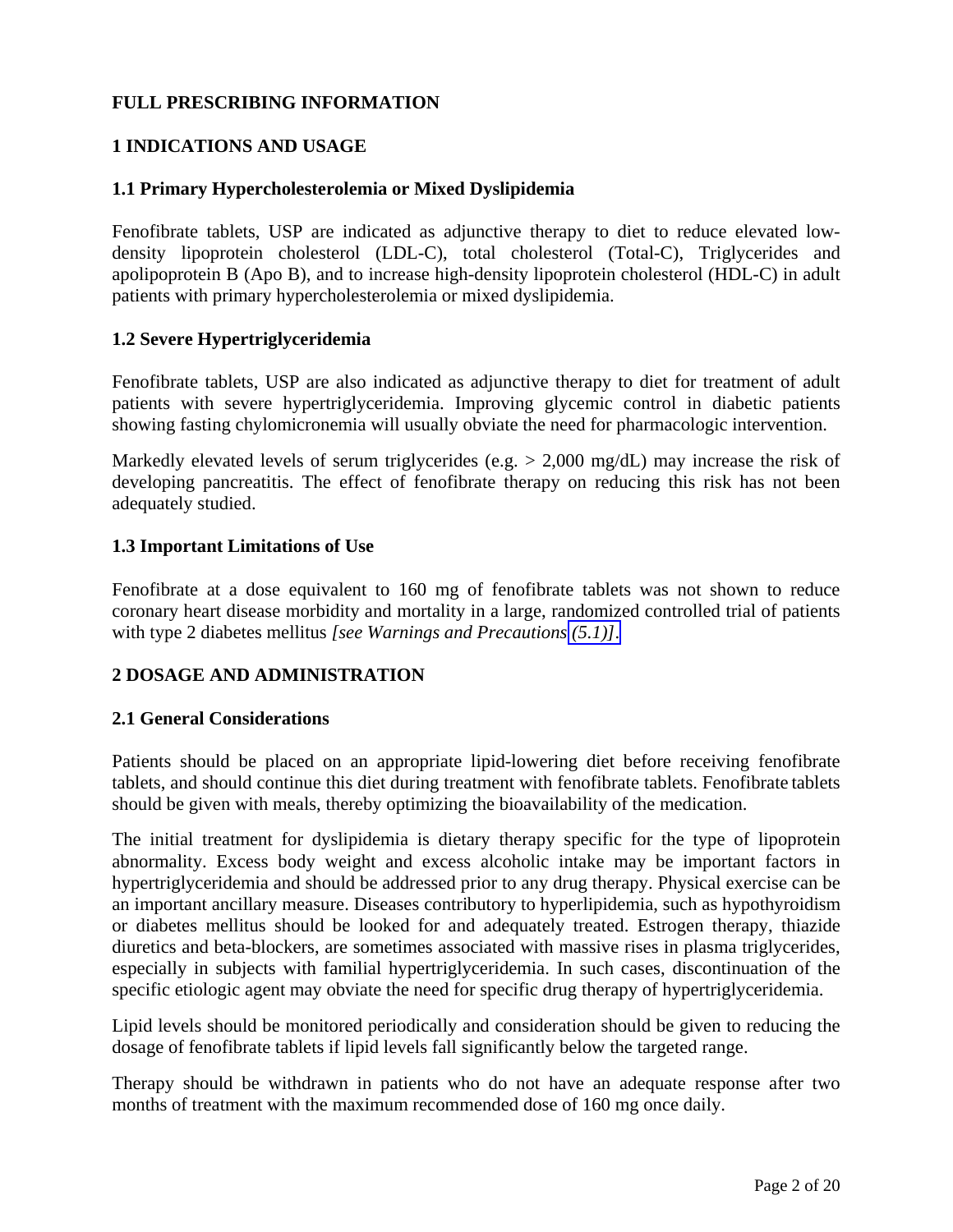## <span id="page-2-5"></span><span id="page-2-4"></span><span id="page-2-3"></span><span id="page-2-2"></span><span id="page-2-1"></span><span id="page-2-0"></span>**2.2 Primary Hypercholesterolemia or Mixed Dyslipidemia**

The initial dose of fenofibrate tablets is 160 mg once daily.

## **2.3 Severe Hypertriglyceridemia**

The initial dose is 54 mg to 160 mg per day. Dosage should be individualized according to patient response, and should be adjusted if necessary following repeat lipid determinations at 4 weeks to 8 weeks intervals. The maximum dose is 160 mg once daily.

## **2.4 Impaired Renal Function**

Treatment with fenofibrate tablets should be initiated at a dose of 54 mg per day in patients having mild to moderately impaired renal function, and increased only after evaluation of the effects on renal function and lipid levels at this dose. The use of fenofibrate tablets should be avoided in patients with severe renal impairment *[see Use in Specific Populations [\(8.6\)](#page-10-1) and Clinical Pharmacology [\(12.3\)\].](#page-12-2)* 

## **2.5 Geriatric Patients**

Dose selection for the elderly should be made on the basis of renal function *[see Use in Specific Populations [\(8.5\)\]](#page-10-1)*.

## **3 DOSAGE FORMS AND STRENGTHS**

- 54 mg: Light yellow to yellow colored, round-shaped, film-coated tablets debossed "FN1" on one side and plain on other side.
- 160 mg: White to off-white colored, oval-shaped, film-coated tablets debossed "FN2" on one side and plain on other side.

### **4 CONTRAINDICATIONS**

Fenofibrate is contraindicated in:

- patients with severe renal impairment, including those receiving dialysis *[see Clinical Pharmacology [\(12.3\)\]](#page-12-2)*.
- patients with active liver disease, including those with primary biliary cirrhosis and unexplained persistent liver function abnormalities *[see Warnings and Precautions [\(5.2\)\]](#page-4-4)*.
- patients with preexisting gallbladder disease *[see Warnings and Precautions [\(5.5\)\]](#page-5-4)*.
- nursing mothers *[see Use in Specific Populations [\(8.2\)\]](#page-10-1)*
- patients with known hypersensitivity to fenofibrate or fenofibric acid *[see Warnings and Precautions [\(5.9\)\]](#page-6-2)*.

## **5 WARNINGS AND PRECAUTIONS**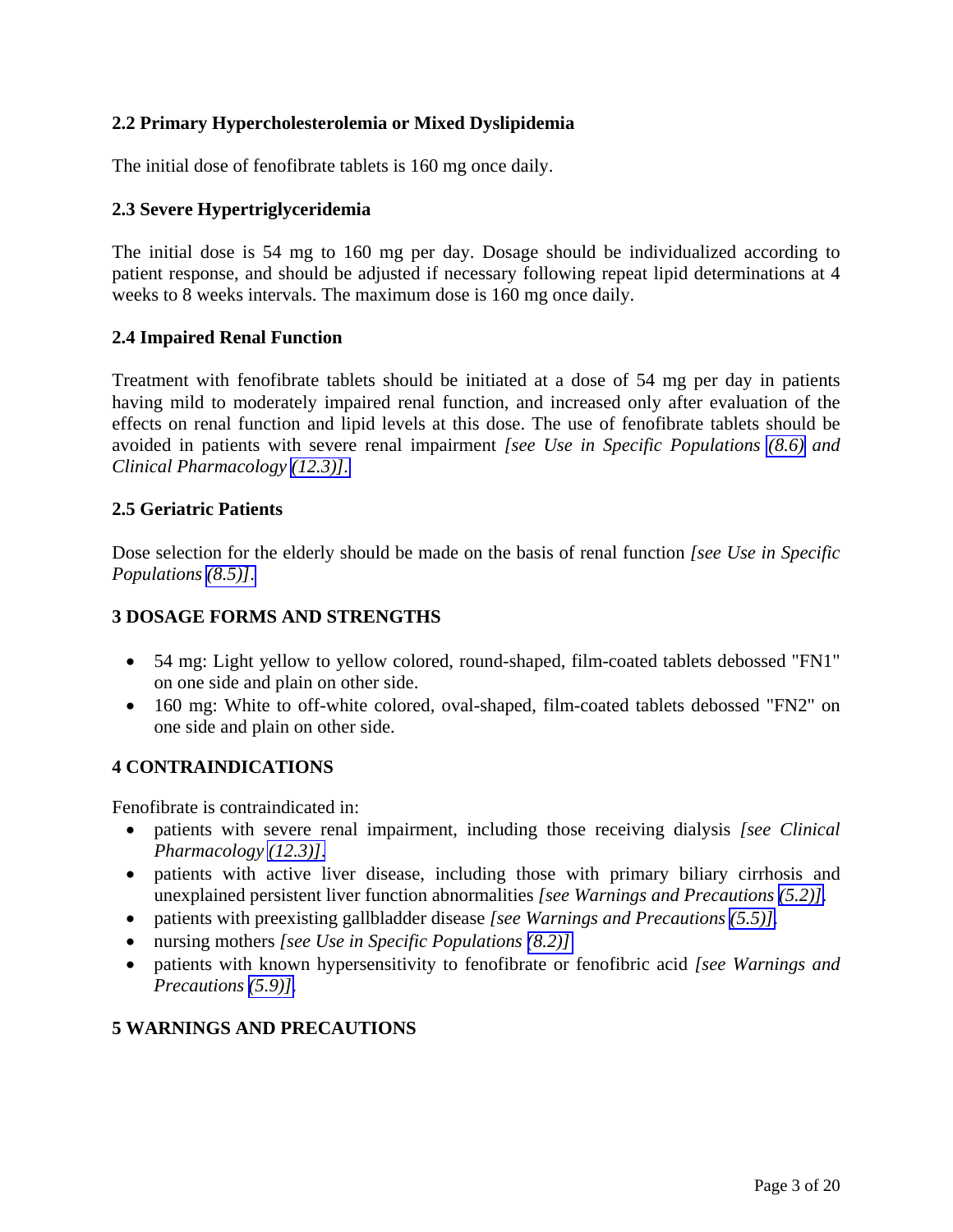## <span id="page-3-2"></span><span id="page-3-1"></span><span id="page-3-0"></span>**5.1 Mortality and Coronary Heart Disease Morbidity**

The effect of fenofibrate on coronary heart disease morbidity and mortality and noncardiovascular mortality has not been established.

The Action to Control Cardiovascular Risk in Diabetes Lipid (ACCORD Lipid) trial was a randomized placebo-controlled study of 5,518 patients with type 2 diabetes mellitus on background statin therapy treated with fenofibrate. The mean duration of follow-up was 4.7 years. Fenofibrate plus statin combination therapy showed a non-significant 8% relative risk reduction in the primary outcome of major adverse cardiovascular events (MACE), a composite of non-fatal myocardial infarction, non-fatal stroke, and cardiovascular disease death (hazard ratio [HR] 0.92, 95% CI 0.79-1.08) ( $p=0.32$ ) as compared to statin monotherapy. In a gender subgroup analysis, the hazard ratio for MACE in men receiving combination therapy versus statin monotherapy was 0.82 (95% CI 0.69-0.99), and the hazard ratio for MACE in women receiving combination therapy versus statin monotherapy was 1.38 (95% CI 0.98-1.94)  $(interaction p=0.01)$ . The clinical significance of this subgroup finding is unclear.

The Fenofibrate Intervention and Event Lowering in Diabetes (FIELD) study was a 5-year randomized, placebo-controlled study of 9,795 patients with type 2 diabetes mellitus treated with fenofibrate. Fenofibrate demonstrated a non-significant 11% relative reduction in the primary outcome of coronary heart disease events (hazard ratio [HR] 0.89, 95% CI 0.75-1.05, p=0.16) and a significant 11% reduction in the secondary outcome of total cardiovascular disease events (HR 0.89 [0.80-0.99], p=0.04). There was a non-significant 11% (HR 1.11 [0.95, 1.29], p=0.18) and 19% (HR 1.19 [0.90, 1.57], p=0.22) increase in total and coronary heart disease mortality, respectively, with fenofibrate as compared to placebo.

Because of chemical, pharmacological, and clinical similarities between fenofibrate tablets, clofibrate, and gemfibrozil, the adverse findings in 4 large randomized, placebo-controlled clinical studies with these other fibrate drugs may also apply to fenofibrate.

In the Coronary Drug Project, a large study of post myocardial infarction of patients treated for 5 years with clofibrate, there was no difference in mortality seen between the clofibrate group and the placebo group. There was however, a difference in the rate of cholelithiasis and cholecystitis requiring surgery between the two groups (3.0% vs. 1.8%).

In a study conducted by the World Health Organization (WHO), 5,000 subjects without known coronary artery disease were treated with placebo or clofibrate for 5 years and followed for an additional one year. There was a statistically significant, higher age - adjusted all-cause mortality in the clofibrate group compared with the placebo group  $(5.70\% \text{ vs. } 3.96\%, \text{ p} = < 0.01)$ . Excess mortality was due to a 33% increase in non-cardiovascular causes, including malignancy, postcholecystectomy complications, and pancreatitis. This appeared to confirm the higher risk of gallbladder disease seen in clofibrate-treated patients studied in the Coronary Drug Project.

The Helsinki Heart Study was a large (n=4,081) study of middle-aged men without a history of coronary artery disease. Subjects received either placebo or gemfibrozil for 5 years, with a 3.5 year open extension afterward. Total mortality was numerically higher in the gemfibrozil randomization group but did not achieve statistical significance ( $p = 0.19$ , 95% confidence interval for relative risk  $G: P = .91-1.64$ . Although cancer deaths trended higher in the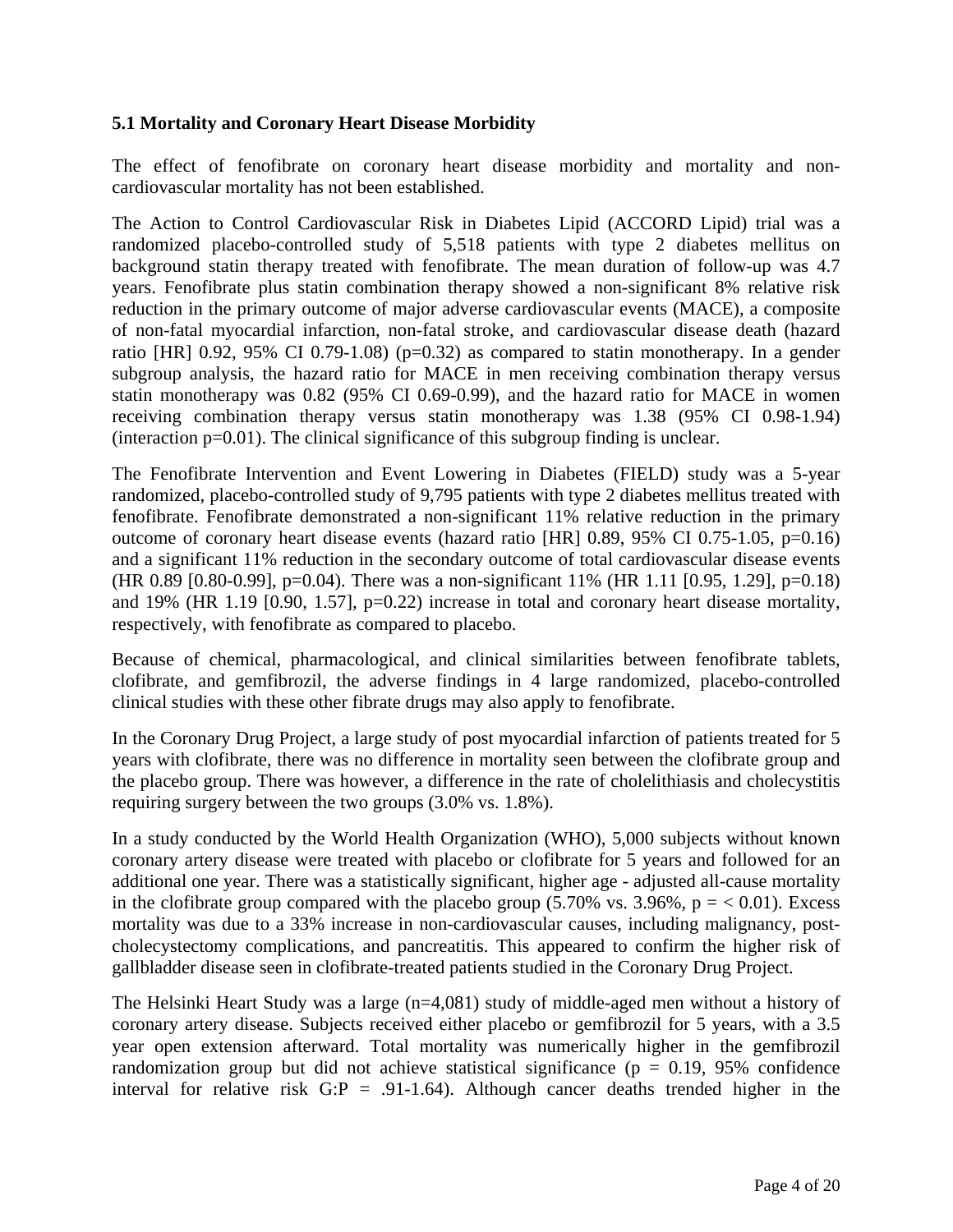<span id="page-4-5"></span><span id="page-4-4"></span><span id="page-4-3"></span><span id="page-4-2"></span><span id="page-4-1"></span><span id="page-4-0"></span>gemfibrozil group ( $p = 0.11$ ), cancers (excluding basal cell carcinoma) were diagnosed with equal frequency in both study groups. Due to the limited size of the study, the relative risk of death from any cause was not shown to be different than that seen in the 9 year follow-up data from World Health Organization study (RR=1.29).

A secondary prevention component of the Helsinki Heart Study enrolled middle-aged men excluded from the primary prevention study because of known or suspected coronary heart disease. Subjects received gemfibrozil or placebo for 5 years. Although cardiac deaths trended higher in the gemfibrozil group, this was not statistically significant (hazard ratio 2.2, 95% confidence interval: 0.94-5.05). The rate of gallbladder surgery was not statistically significant between study groups, but did trend higher in the gemfibrozil group,  $(1.9\% \text{ vs. } 0.3\%, \text{ p} = 0.07)$ .

# **5.2 Hepatotoxicity**

Serious drug-induced liver injury (DILI), including liver transplantation and death, have been reported postmarketing with fenofibrate. DILI has been reported within the first few weeks of treatment or after several months of therapy and in some cases has reversed with discontinuation of fenofibrate treatment. Patients with DILI have experienced signs and symptoms including dark urine, abnormal stool, jaundice, malaise, abdominal pain, myalgia, weight loss, pruritus, and nausea. Many patients had concurrent elevations of total bilirubin, serum alanine transaminase (ALT), and aspartate transaminase (AST). DILI has been characterized as hepatocellular, chronic active, and cholestatic hepatitis, and cirrhosis has occurred in association with chronic active hepatitis.

In clinical trials, fenofibrate at doses equivalent to 107 mg to 160 mg fenofibrate daily has been associated with increases in serum AST or ALT. The incidence of increases in transaminases may be dose related *[see Adverse Reactions [\(6.1\)\].](#page-7-0)* 

Fenofibrate is contraindicated in patients with active liver disease, including those with primary biliary cirrhosis and unexplained persistent liver function abnormalities *[see Contraindications [\(4\)\].](#page-2-4)* Monitor patient's liver function, including serum ALT, AST, and total bilirubin, at baseline and periodically for the duration of therapy with fenofibrate. Discontinue fenofibrate if signs or symptoms of liver injury develop or if elevated enzyme levels persist (ALT or AST > 3 times the upper limit of normal, or if accompanied by elevation of bilirubin). Do not restart fenofibrate in these patients if there is no alternative explanation for the liver injury.

# **5.3 Myopathy and Rhabdomyolysis**

Fibrates increase the risk for myopathy and have been associated with rhabdomyolysis. The risk for serious muscle toxicity appears to be increased in elderly patients and in patients with diabetes, renal insufficiency, or hypothyroidism.

Myopathy should be considered in any patient with diffuse myalgias, muscle tenderness or weakness, and/or marked elevations of creatine phosphokinase (CPK) levels.

Patients should be advised to report promptly unexplained muscle pain, tenderness or weakness, particularly if accompanied by malaise or fever. CPK levels should be assessed in patients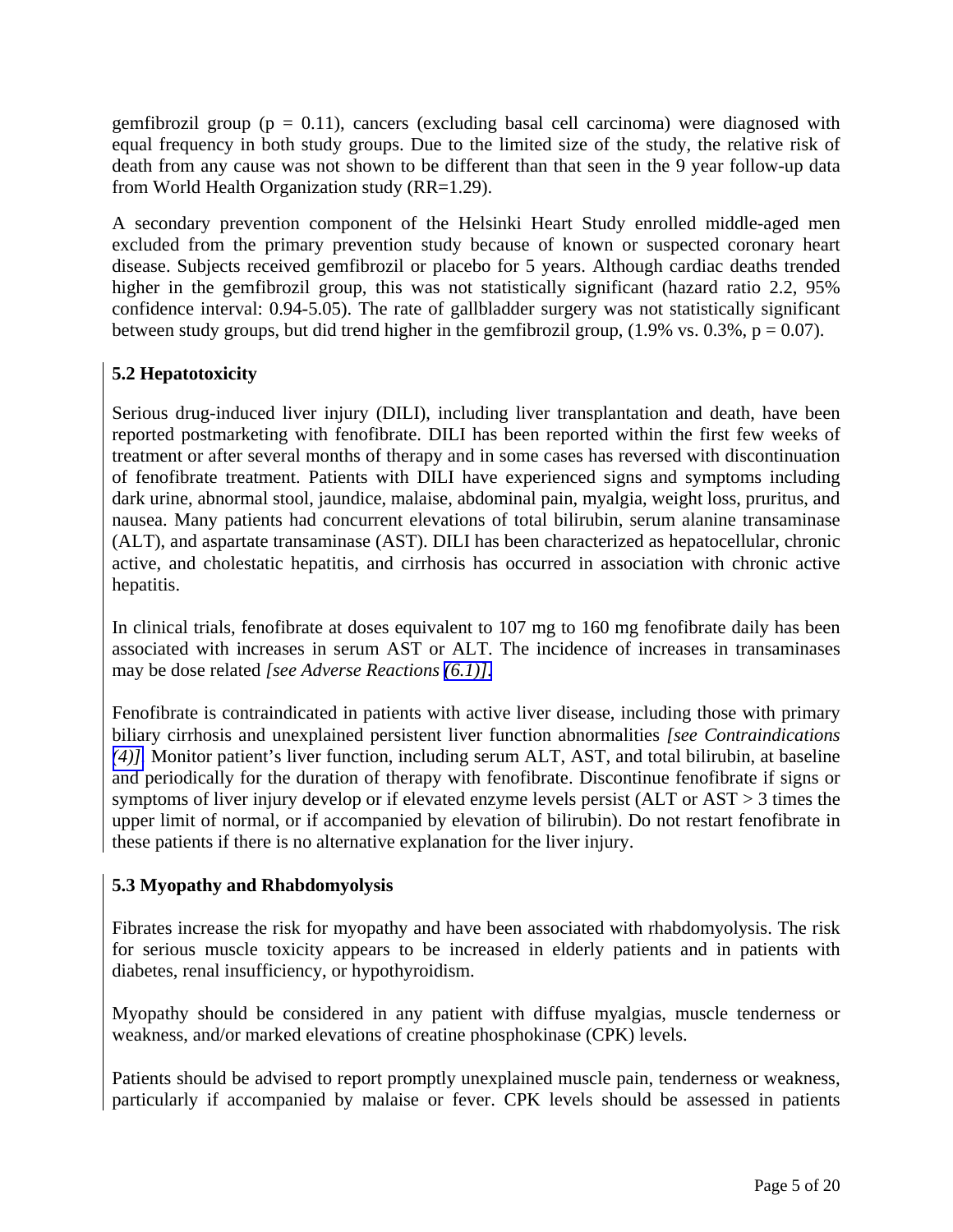<span id="page-5-5"></span><span id="page-5-4"></span><span id="page-5-3"></span><span id="page-5-2"></span><span id="page-5-1"></span><span id="page-5-0"></span>reporting these symptoms, and fenofibrate therapy should be discontinued if markedly elevated CPK levels occur or myopathy/myositis is suspected or diagnosed.

Data from observational studies indicate that the risk for rhabdomyolysis is increased when fibrates, in particular gemfibrozil, are co-administered with a statin. The combination should be avoided unless the benefit of further alterations in lipid levels is likely to outweigh the increased risk of this drug combination *[see Clinical Pharmacology [\(12.3\)\]](#page-12-2).* 

Cases of myopathy, including rhabdomyolysis, have been reported with fenofibrates coadministered with colchicine, and caution should be exercised when prescribing fenofibrate with colchicine *[see Drug Interactions [\(7.4\)\]](#page-9-2)*.

## **5.4 Serum Creatinine**

Elevations in serum creatinine have been reported in patients on fenofibrate. These elevations tend to return to baseline following discontinuation of fenofibrate. The clinical significance of these observations is unknown. Monitor renal function in patients with renal impairment taking fenofibrate. Renal monitoring should also be considered for patients taking fenofibrate at risk for renal insufficiency such as the elderly and patients with diabetes.

### **5.5 Cholelithiasis**

Fenofibrate, like clofibrate and gemfibrozil, may increase cholesterol excretion into the bile, leading to cholelithiasis. If cholelithiasis is suspected, gallbladder studies are indicated. Fenofibrate therapy should be discontinued if gallstones are found.

### **5.6 Coumarin Anticoagulants**

Caution should be exercised when coumarin anticoagulants are given in conjunction with fenofibrate because of the potentiation of coumarin-type anticoagulant effects in prolonging the Prothrombin Time/International Normalized Ratio (PT/INR). To prevent bleeding complications, frequent monitoring of PT/INR and dose adjustment of the anticoagulant are recommended until PT/INR has stabilized *[see Drug Interactions [\(7.1\)\]](#page-8-3).* 

### **5.7 Pancreatitis**

Pancreatitis has been reported in patients taking fenofibrate, gemfibrozil, and clofibrate. This occurrence may represent a failure of efficacy in patients with severe hypertriglyceridemia, a direct drug effect, or a secondary phenomenon mediated through biliary tract stone or sludge formation with obstruction of the common bile duct.

#### **5.8 Hematologic Changes**

Mild to moderate hemoglobin, hematocrit, and white blood cell decreases have been observed in patients following initiation of fenofibrate therapy. However, these levels stabilize during longterm administration. Thrombocytopenia and agranulocytosis have been reported in individuals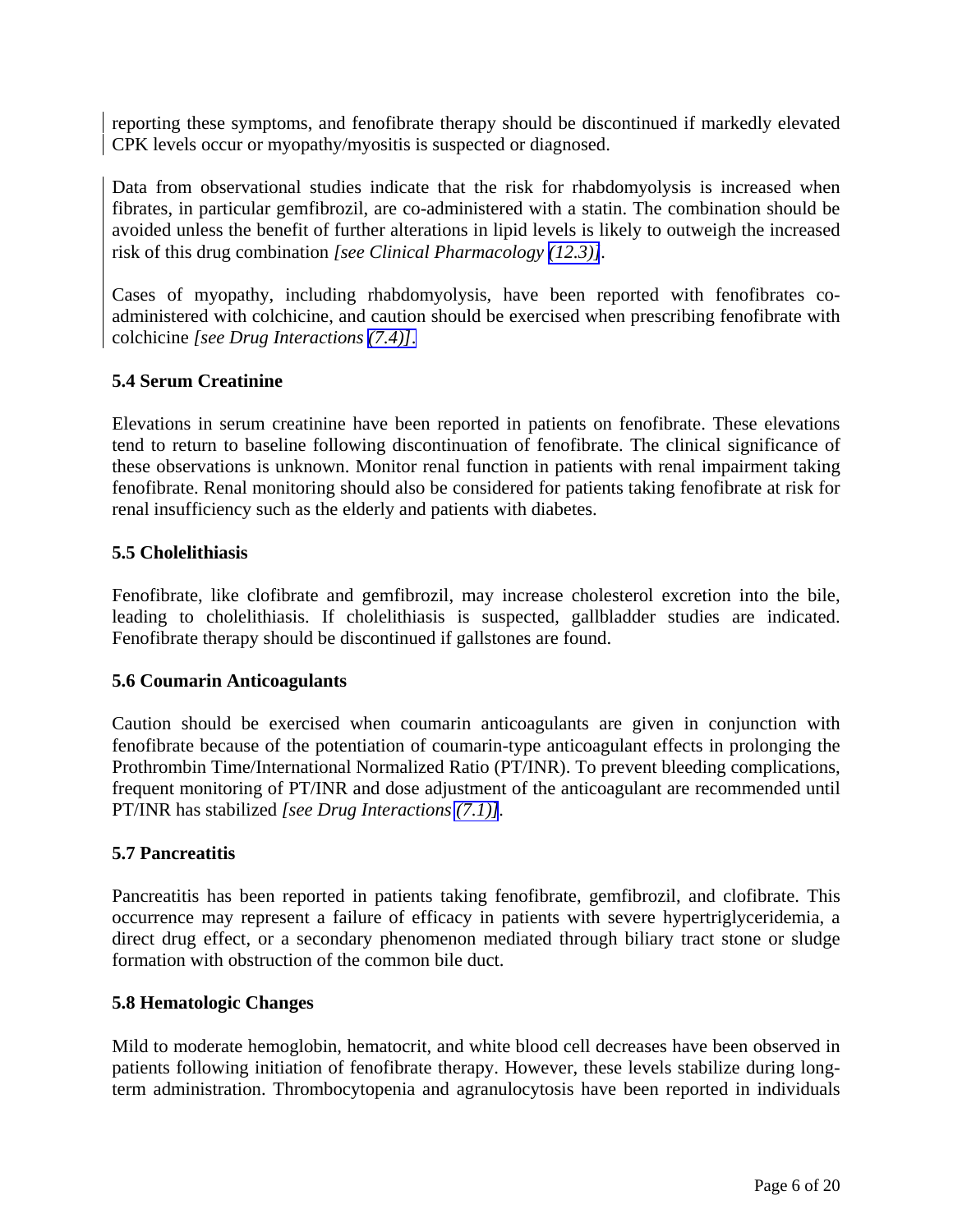<span id="page-6-3"></span><span id="page-6-2"></span><span id="page-6-1"></span><span id="page-6-0"></span>treated with fenofibrate. Periodic monitoring of red and white blood cell counts are recommended during the first 12 months of fenofibrate administration.

## **5.9 Hypersensitivity Reactions**

### Acute Hypersensitivity

Anaphylaxis and angioedema have been reported postmarketing with fenofibrate. In some cases, reactions were life-threatening and required emergency treatment. If a patient develops signs or symptoms of an acute hypersensitivity reaction, advise them to seek immediate medical attention and discontinue fenofibrate.

### Delayed Hypersensitivity

Severe cutaneous adverse drug reactions (SCAR), including Stevens-Johnson syndrome, toxic epidermal necrolysis, and Drug Reaction with Eosinophilia and Systemic Symptoms (DRESS), have been reported postmarketing, occurring days to weeks after initiation of fenofibrate. The cases of DRESS were associated with cutaneous reactions (such as rash or exfoliative dermatitis) and a combination of eosinophilia, fever, systemic organ involvement (renal, hepatic, or respiratory). Discontinue fenofibrate and treat patients appropriately if SCAR is suspected.

## **5.10 Venothromboembolic Disease**

In the FIELD trial, pulmonary embolus (PE) and deep vein thrombosis (DVT) were observed at higher rates in the fenofibrate- than the placebo-treated group. Of 9,795 patients enrolled in FIELD, there were 4,900 in the placebo group and 4,895 in the fenofibrate group. For DVT, there were 48 events (1%) in the placebo group and 67 (1%) in the fenofibrate group ( $p = 0.074$ ); and for PE, there were 32 (0.7%) events in the placebo group and 53 (1%) in the fenofibrate group ( $p = 0.022$ ).

In the Coronary Drug Project, a higher proportion of the clofibrate group experienced definite or suspected fatal or nonfatal pulmonary embolism or thrombophlebitis than the placebo group  $(5.2\% \text{ vs. } 3.3\% \text{ at five years}; p < 0.01).$ 

### **5.11 Paradoxical Decreases in HDL Cholesterol Levels**

There have been postmarketing and clinical trial reports of severe decreases in HDL cholesterol levels (as low as 2 mg/dL) occurring in diabetic and non-diabetic patients initiated on fibrate therapy. The decrease in HDL-C is mirrored by a decrease in apolipoprotein A1. This decrease has been reported to occur within 2 weeks to years after initiation of fibrate therapy. The HDL-C levels remain depressed until fibrate therapy has been withdrawn; the response to withdrawal of fibrate therapy is rapid and sustained. The clinical significance of this decrease in HDL-C is unknown. It is recommended that HDL-C levels be checked within the first few months after initiation of fibrate therapy. If a severely depressed HDL-C level is detected, fibrate therapy should be withdrawn, and the HDL-C level monitored until it has returned to baseline, and fibrate therapy should not be re-initiated.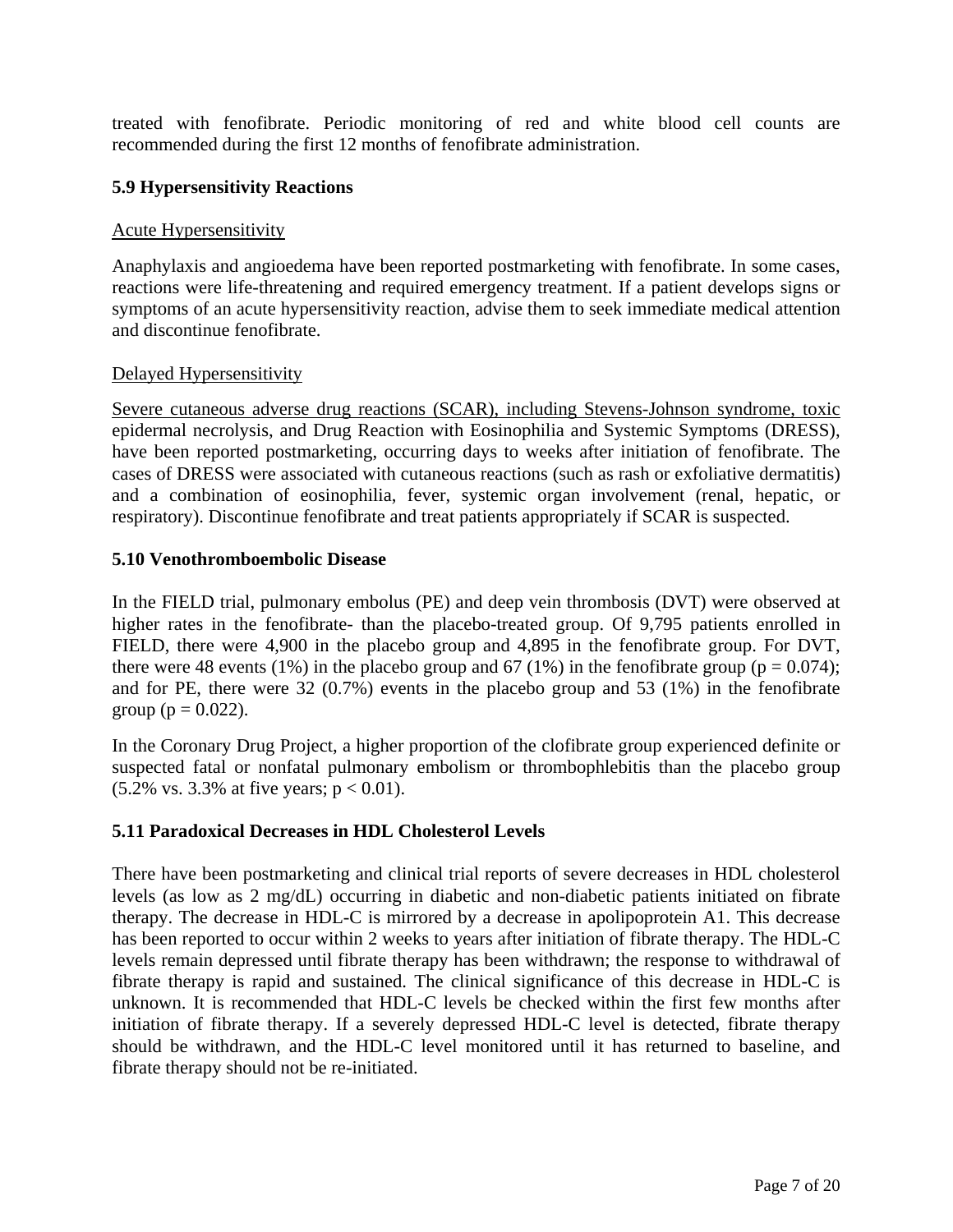## <span id="page-7-0"></span>**6 ADVERSE REACTIONS**

The following serious adverse reactions are described below and elsewhere in the labeling:

- <span id="page-7-1"></span>• Mortality and coronary heart disease morbidity *[see Warnings and Precautions [\(5.1\)\]](#page-3-0)*
- Hepatotoxicity *[see Warnings and Precautions [\(5.2\)\]](#page-4-5)*
- Pancreatitis *[see Warnings and Precautions [\(5.7\)\]](#page-5-5)*
- Hypersensitivity reactions *[see Warnings and Precautions [\(5.9\)\]](#page-6-3)*
- Venothromboembolic disease *[see Warnings and Precautions [\(5.10\)\]](#page-6-3)*

## **6.1 Clinical Trials Experience**

Because clinical studies are conducted under widely varying conditions, adverse reaction rates observed in the clinical studies of a drug cannot be directly compared to rates in the clinical studies of another drug and may not reflect the rates observed in practice.

Adverse events reported by 2% or more of patients treated with fenofibrate (and greater than placebo) during the double-blind, placebo-controlled trials, regardless of causality, are listed in Table 1 below. Adverse events led to discontinuation of treatment in 5.0% of patients treated with fenofibrate and in 3.0% treated with placebo. Increases in liver function tests were the most frequent events, causing discontinuation of fenofibrate treatment in 1.6% of patients in doubleblind trials.

| <b>BODY SYSTEM</b>                         | Fenofibrate*                | <b>Placebo</b> |  |  |  |
|--------------------------------------------|-----------------------------|----------------|--|--|--|
| <b>Adverse Reaction</b>                    | $(N = 439)$                 | $(N = 365)$    |  |  |  |
| <b>BODY AS A WHOLE</b>                     |                             |                |  |  |  |
| <b>Abdominal Pain</b>                      | 4.6%                        | 4.4%           |  |  |  |
| <b>Back Pain</b>                           | 3.4%                        | 2.5%           |  |  |  |
| Headache                                   | 3.2%                        | 2.7%           |  |  |  |
| <b>DIGESTIVE</b>                           |                             |                |  |  |  |
| Nausea                                     | 2.3%                        | 1.9%           |  |  |  |
| Constipation                               | 2.1%                        | 1.4%           |  |  |  |
| <b>METABOLIC AND NUTRITIONAL DISORDERS</b> |                             |                |  |  |  |
| <b>Abnormal Liver Function Tests</b>       | $7.5\overline{\frac{9}{6}}$ | 1.4%           |  |  |  |
| Increased ALT                              | 3.0%                        | 1.6%           |  |  |  |
| <b>Increased CPK</b>                       | 3.0%                        | 1.4%           |  |  |  |
| <b>Increased AST</b>                       | $3.4\%$ **                  | 0.5%           |  |  |  |
| <b>RESPIRATORY</b>                         |                             |                |  |  |  |
| <b>Respiratory Disorder</b>                | 6.2%                        | 5.5%           |  |  |  |
| Rhinitis                                   | 2.3%                        | 1.1%           |  |  |  |
| * Dosage equivalent to 160 mg Fenofibrate. |                             |                |  |  |  |
| ** Significantly different from Placebo.   |                             |                |  |  |  |

**Table 1: Adverse Reactions Reported by 2% or More of Patients Treated with Fenofibrate and Greater than Placebo During the Double-Blind, Placebo Controlled Trials** 

Urticaria was seen in 1.1% vs. 0%, and rash in 1.4% vs. 0.8% of fenofibrate and placebo patients respectively in controlled trials.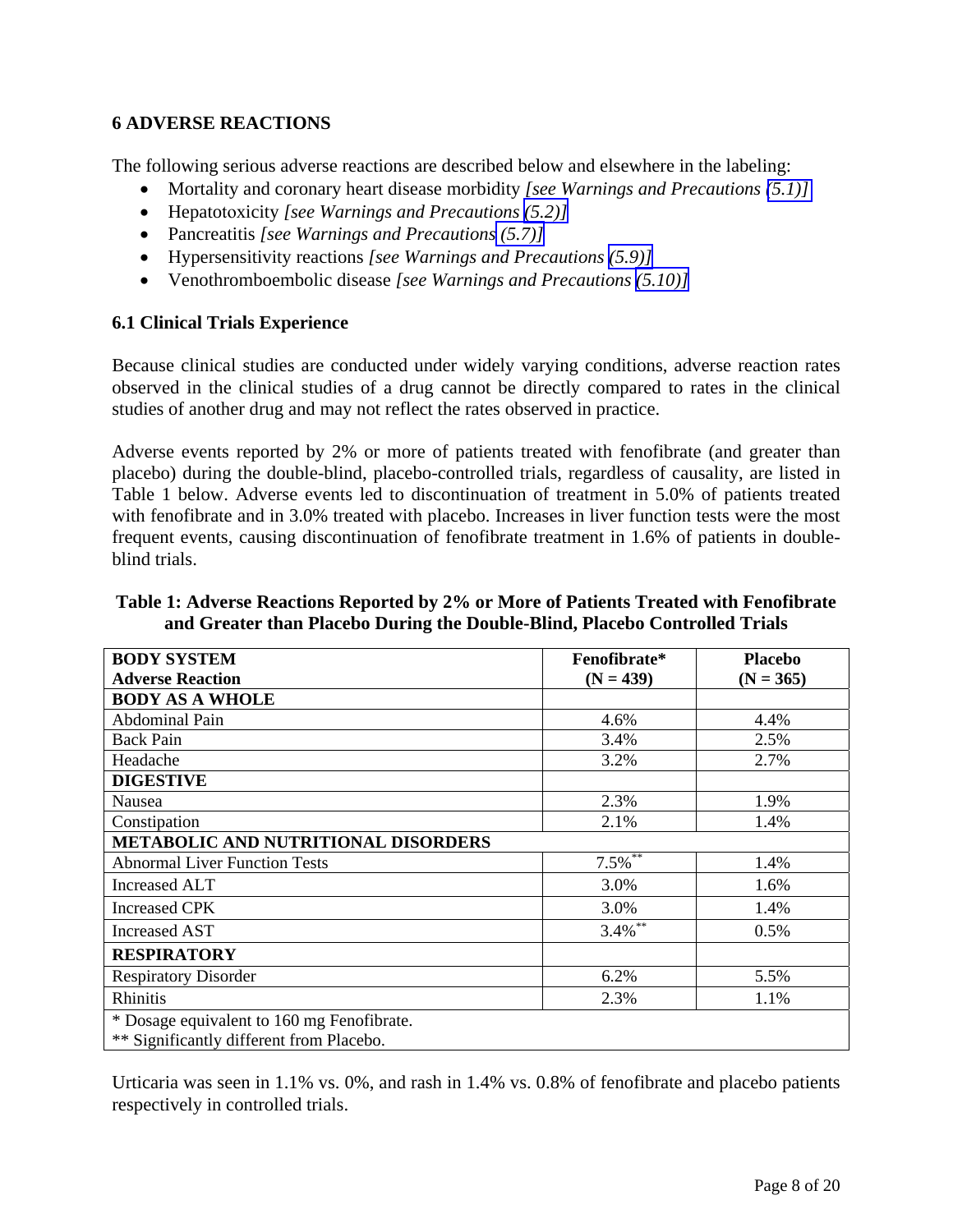<span id="page-8-3"></span><span id="page-8-2"></span><span id="page-8-1"></span><span id="page-8-0"></span>Increases in Liver Enzymes

In a pooled analysis of 10 placebo-controlled trials, increases to  $> 3$  times the upper limit of normal in ALT occurred in 5.3% of patients taking fenofibrate at doses equivalent to 107 mg to 160 mg fenofibrate daily versus 1.1% of patients treated with placebo. In an 8-week study, the incidence of ALT or AST elevations  $\geq 3$  times the upper limit of normal was 13% in patients receiving dosages equivalent to 107 mg to 160 mg fenofibrate daily and was 0% in those receiving dosages equivalent to 54 mg or less fenofibrate daily or placebo.

## **6.2 Postmarketing Experience**

The following adverse reactions have been identified during postapproval use of fenofibrate. Because these reactions are reported voluntarily from a population of uncertain size, it is not always possible to reliably estimate their frequency or establish a causal relationship to drug exposure: myalgia, rhabdomyolysis, pancreatitis, acute renal failure, muscle spasm, hepatitis, cirrhosis, increased total bilirubin, anemia, arthralgia, decreases in hemoglobin, decreases in hematocrit, white blood cell decreases, asthenia, severely depressed HDL-cholesterol levels, and interstitial lung disease. Photosensitivity reactions have occurred days to months after initiation; in some of these cases, patients reported a prior photosensitivity reaction to ketoprofen.

## **7 DRUG INTERACTIONS**

## **7.1 Coumarin Anticoagulants**

Potentiation of coumarin-type anticoagulant effects has been observed with prolongation of the PT/INR.

Caution should be exercised when coumarin anticoagulants are given in conjunction with fenofibrate. The dosage of the anticoagulants should be reduced to maintain the PT/INR at the desired level to prevent bleeding complications. Frequent PT/INR determinations are advisable until it has been definitely determined that the PT/INR has stabilized *[see Warnings and Precautions [\(5.6\)\].](#page-5-4)* 

### **7.2 Immunosuppressants**

Immunosuppressants such as cyclosporine and tacrolimus can produce nephrotoxicity with decreases in creatinine clearance and rises in serum creatinine, and because renal excretion is the primary elimination route of fibrate drugs including fenofibrate, there is a risk that an interaction will lead to deterioration of renal function. The benefits and risks of using fenofibrate tablets with immunosuppressants and other potentially nephrotoxic agents should be carefully considered, and the lowest effective dose employed and renal function monitored.

### **7.3 Bile Acid Binding Resins**

Since bile acid binding resins may bind other drugs given concurrently, patients should take fenofibrate at least 1 hour before or 4 hours to 6 hours after a bile acid binding resin to avoid impeding its absorption.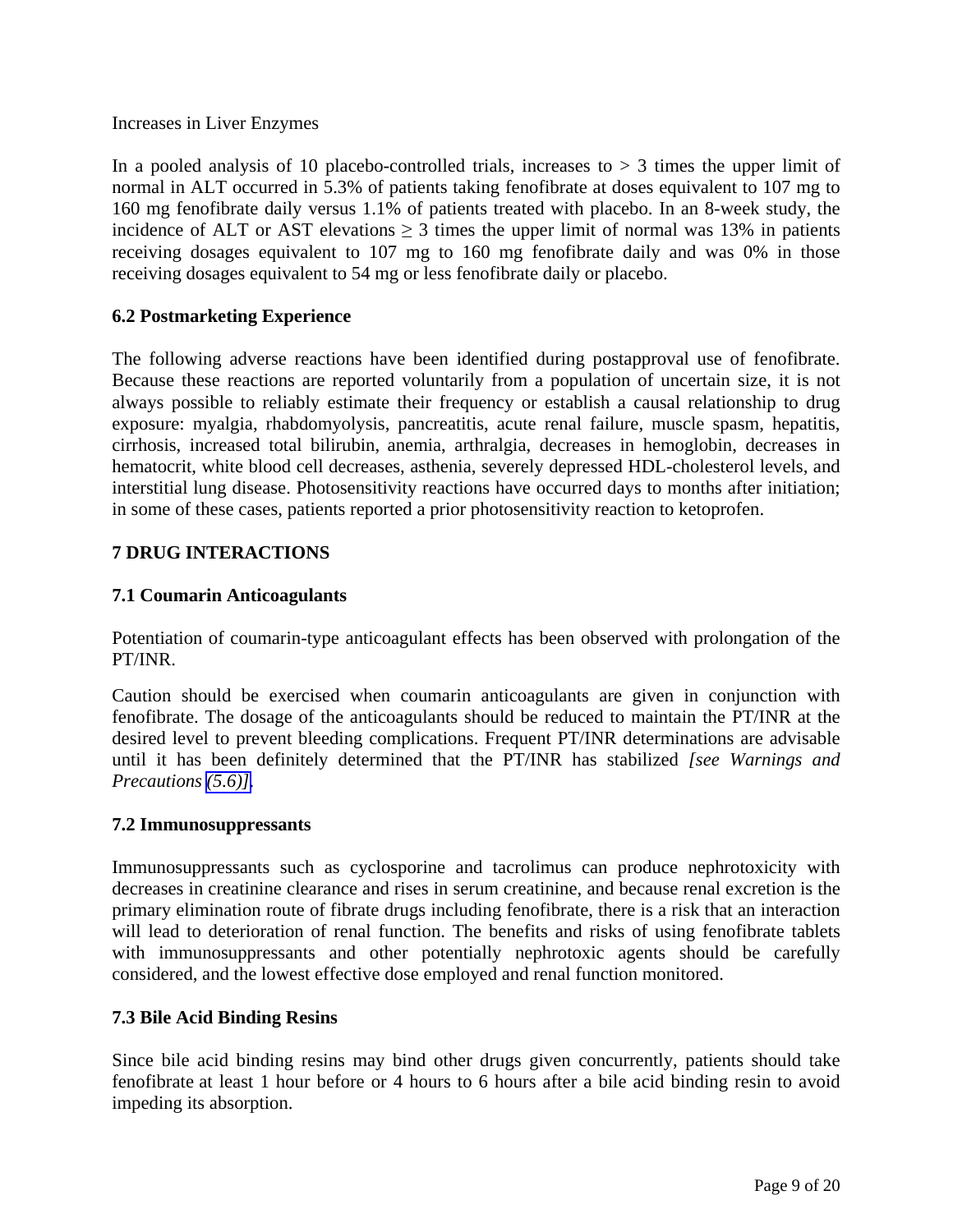## <span id="page-9-2"></span><span id="page-9-1"></span><span id="page-9-0"></span>**7.4 Colchicine**

Cases of myopathy, including rhabdomyolysis, have been reported with fenofibrates coadministered with colchicine, and caution should be exercised when prescribing fenofibrate with colchicine.

## **8 USE IN SPECIFIC POPULATIONS**

## **8.1 Pregnancy**

### Risk Summary

Limited available data with fenofibrate use in pregnant women are insufficient to determine a drug associated risk of major birth defects, miscarriage or adverse maternal or fetal outcomes. In animal reproduction studies, no evidence of embryo-fetal toxicity was observed with oral administration of fenofibrate in rats and rabbits during organogenesis at doses less than or equivalent to the maximum recommended clinical dose of 160 mg daily, based on body surface area  $(mg/m<sup>2</sup>)$ . Adverse reproductive outcomes occurred at higher doses in the presence of maternal toxicity (see Data). Fenofibrate should be used during pregnancy only if the potential benefit justifies the potential risk to the fetus.

The estimated background risk of major birth defects and miscarriage for the indicated population is unknown. In the U.S. general population, the estimated background risk of major birth defects and miscarriage in clinically recognized pregnancies is 2-4% and 15-20%, respectively.

Data

### *Animal Data*

In pregnant rats given oral dietary doses of 14 mg/kg/day, 127 mg/kg/day, and 361 mg/kg/day from gestation day 6 to day 15 during the period of organogenesis, no adverse developmental findings were observed at 14 mg/kg/day (less than the clinical exposure at the maximum recommended human dose [MRHD] of 300 mg fenofibrate daily, equivalent to 160 mg fenofibrate daily, based on body surface area comparisons). Increased fetal skeletal malformations were observed at maternally toxic doses (361 mg/kg/day, corresponding to 12 times the clinical exposure at the MRHD) that significantly suppressed maternal body weight gain.

In pregnant rabbits given oral gavage doses of 15 mg/kg/day, 150 mg/kg/day, and 300 mg/kg/day from gestation day 6 to day 18 during the period of organogenesis and allowed to deliver, no adverse developmental findings were observed at 15 mg/kg/day (a dose that approximates the clinical exposure at the MRHD, based on body surface area comparisons). Aborted litters were observed at maternally toxic doses ( $\geq$  150 mg/kg/day, corresponding to  $\geq$  10 times the clinical exposure at the MRHD) that suppressed maternal body weight gain.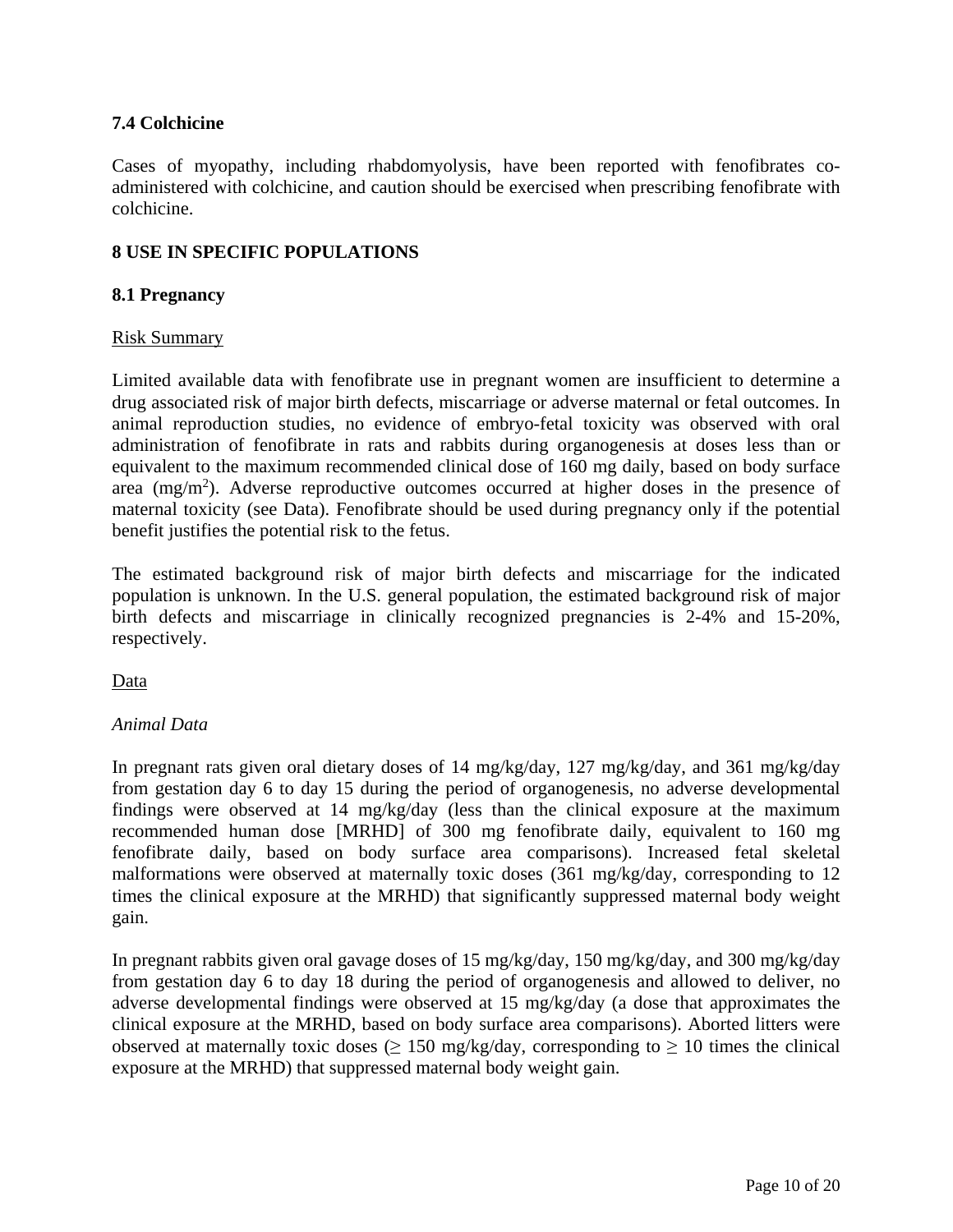<span id="page-10-5"></span><span id="page-10-4"></span><span id="page-10-3"></span><span id="page-10-2"></span><span id="page-10-1"></span><span id="page-10-0"></span>In pregnant rats given oral dietary doses of 15 mg/kg/day, 75 mg/kg/day, and 300 mg/kg/day from gestation day 15 through lactation day 21 (weaning), no adverse developmental effects were observed at 15 mg/kg/day (less than the clinical exposure at the MRHD, based on body surface area comparisons), despite maternal toxicity (decreased weight gain). Post-implantation loss was observed at  $\geq$  75 mg/kg/day ( $\geq$  2 times the clinical exposure at the MRHD) in the presence of maternal toxicity (decreased weight gain). Decreased pup survival was noted at 300 mg/kg/day (10 times the clinical exposure at the MRHD), which was associated with decreased maternal body weight gain/maternal neglect.

## **8.2 Lactation**

## Risk Summary

There is no available information on the presence of fenofibrate in human milk, effects of the drug on the breastfed infant, or the effects on milk production. Fenofibrate is present in the milk of rats, and is therefore likely to be present in human milk. Because of the potential for serious adverse reactions in breastfed infants, such as disruption of infant lipid metabolism, women should not breastfeed during treatment with fenofibrate and for 5 days after the final dose *[see Contraindications [\(4\)\]](#page-2-5)*.

## **8.4 Pediatric Use**

Safety and effectiveness have not been established in pediatric patients.

## **8.5 Geriatric Use**

Fenofibric acid is known to be substantially excreted by the kidney, and the risk of adverse reactions to this drug may be greater in patients with impaired renal function. Fenofibric acid exposure is not influenced by age. Since elderly patients have a higher incidence of renal impairment, dose selection for the elderly should be made on the basis of renal function *[see Dosage and Administration [\(2.5\)](#page-2-5) and Clinical Pharmacology [\(12.3\)\].](#page-12-3)* Elderly patients with normal renal function should require no dose modifications. Consider monitoring renal function in elderly patients taking fenofibrate.

### **8.6 Renal Impairment**

The use of fenofibrate should be avoided in patients who have severe renal impairment *[see Contraindications [\(4\)\].](#page-2-5)* Dose reduction is required in patients with mild to moderate renal impairment *[see Dosage and Administration [\(2.4\)](#page-2-5) and Clinical Pharmacology [\(12.3\)\].](#page-12-3)*  Monitoring renal function in patients with renal impairment is recommended.

### **8.7 Hepatic Impairment**

The use of fenofibrate has not been evaluated in subjects with hepatic impairment *[see Contraindications [\(4\)](#page-2-5) and Clinical Pharmacology [\(12.3\)\].](#page-12-3)*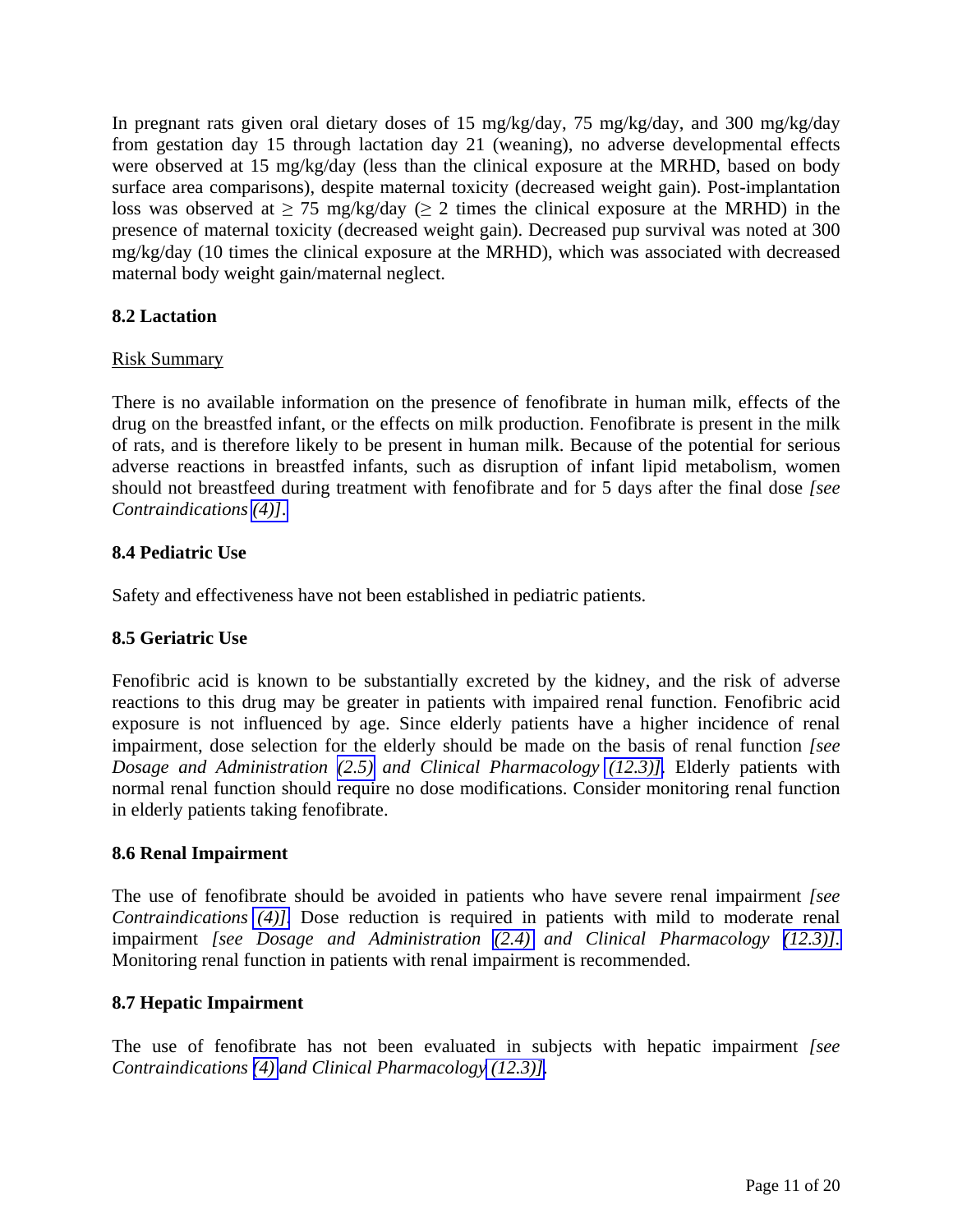### <span id="page-11-0"></span>**10 OVERDOSAGE**

There is no specific treatment for overdose with fenofibrate. General supportive care of the patient is indicated, including monitoring of vital signs and observation of clinical status, should an overdose occur. If indicated, elimination of unabsorbed drug should be achieved by emesis or gastric lavage; usual precautions should be observed to maintain the airway. Because fenofibric acid is highly bound to plasma proteins, hemodialysis should not be considered.

### **11 DESCRIPTION**

Fenofibrate tablets, USP are a lipid regulating agent available as tablets for oral administration. Each tablet contains 54 mg or 160 mg of fenofibrate, USP. The chemical name for fenofibrate, USP is 2-[4-(4-chlorobenzoyl) phenoxy]-2-methyl-propanoic acid, 1-methylethyl ester with the following structural formula:



The empirical formula is  $C_{20}H_{21}O_4CI$  and the molecular weight is 360.83; fenofibrate, USP is insoluble in water. The melting point is 79°C to 82°C. Fenofibrate, USP is a white solid which is stable under ordinary conditions.

#### **Inactive ingredients**

Each 54 mg fenofibrate tablet contains the following inactive ingredients: colloidal silicon dioxide, croscarmellose sodium, crospovidone, iron oxide yellow, lactose monohydrate, lecithin, microcrystalline cellulose, polyvinyl alcohol, povidone, sodium lauryl sulfate, sodium starch glycolate, sodium stearyl fumarate, talc, titanium dioxide, xanthan gum, and D&C yellow #10 lake.

Each 160 mg fenofibrate tablet contains the following inactive ingredients: colloidal silicon dioxide, croscarmellose sodium, crospovidone, lactose monohydrate, lecithin, microcrystalline cellulose, polyvinyl alcohol, povidone, sodium lauryl sulfate, sodium starch glycolate, sodium stearyl fumarate, talc, titanium dioxide, and xanthan gum.

Fenofibrate tablet meets USP *Dissolution Test 3*.

## **12 CLINICAL PHARMACOLOGY**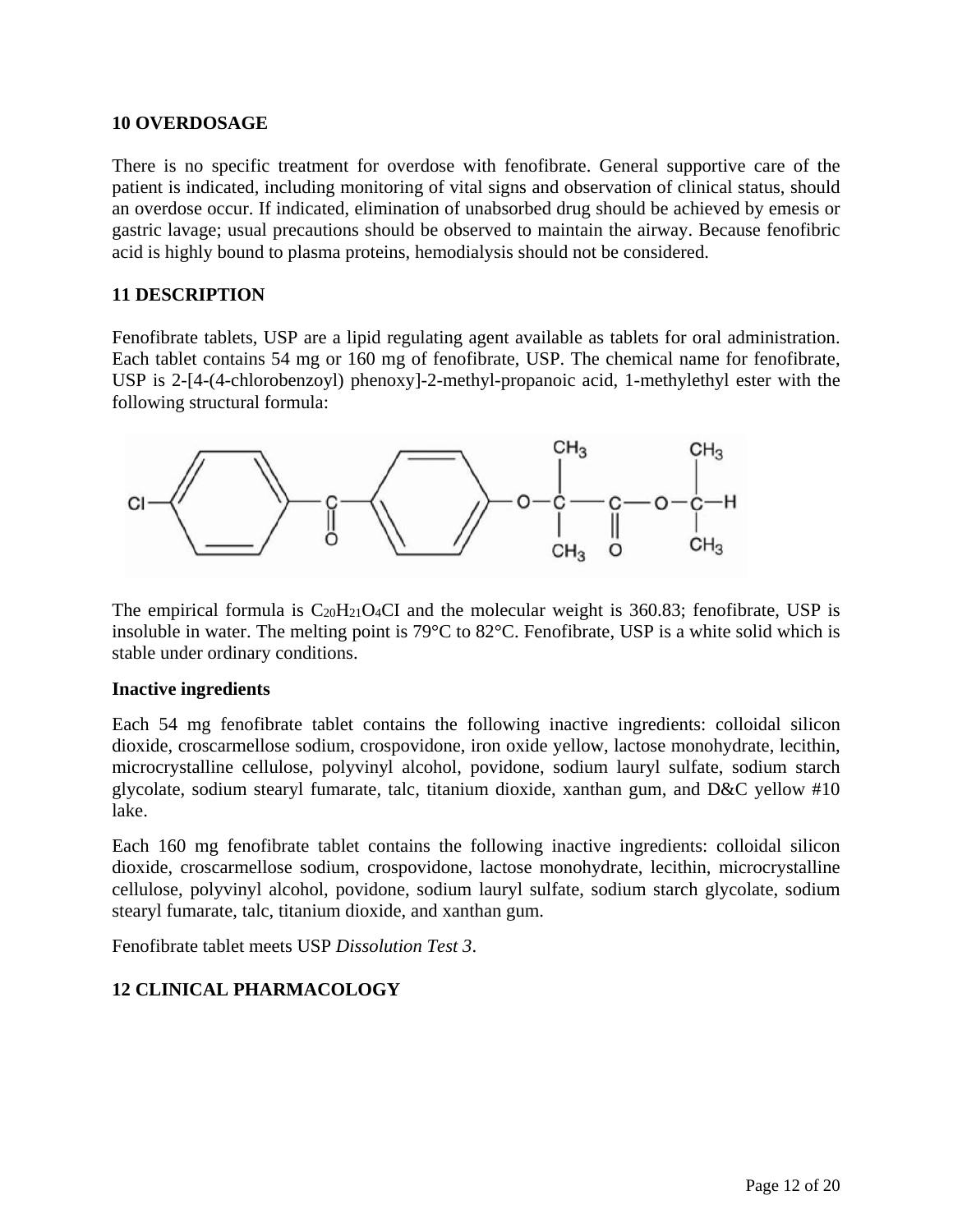## <span id="page-12-3"></span><span id="page-12-2"></span><span id="page-12-1"></span><span id="page-12-0"></span>**12.1 Mechanism of Action**

The active moiety of fenofibrate is fenofibric acid. The pharmacological effects of fenofibric acid in both animals and humans have been extensively studied through oral administration of fenofibrate.

The lipid-modifying effects of fenofibric acid seen in clinical practice have been explained *in vivo* in transgenic mice and *in vitro* in human hepatocyte cultures by the activation of peroxisome proliferator activated receptor α (PPARα). Through this mechanism, fenofibrate increases lipolysis and elimination of triglyceride-rich particles from plasma by activating lipoprotein lipase and reducing production of apoprotein C-III (an inhibitor of lipoprotein lipase activity).

The resulting decrease in TG produces an alteration in the size and composition of LDL from small, dense particles (which are thought to be atherogenic due to their susceptibility to oxidation), to large buoyant particles. These larger particles have a greater affinity for cholesterol receptors and are catabolized rapidly. Activation of PPARα also induces an increase in the synthesis of apolipoproteins A-I, A-II and HDL-cholesterol.

Fenofibrate also reduces serum uric acid levels in hyperuricemic and normal individuals by increasing the urinary excretion of uric acid.

### **12.2 Pharmacodynamics**

A variety of clinical studies have demonstrated that elevated levels of total-C, LDL-C, and apo B, an LDL membrane complex, are associated with human atherosclerosis. Similarly, decreased levels of HDL-C and its transport complex, apolipoprotein A (apo AI and apo AII) are associated with the development of atherosclerosis. Epidemiologic investigations have established that cardiovascular morbidity and mortality vary directly with the level of total-C, LDL-C, and TG, and inversely with the level of HDL-C. The independent effect of raising HDL-C or lowering triglycerides (TG) on the risk of cardiovascular morbidity and mortality has not been determined.

Fenofibric acid, the active metabolite of fenofibrate, produces reductions in total cholesterol, LDL cholesterol, apolipoprotein B, total triglycerides and triglyceride rich lipoprotein (VLDL) in treated patients. In addition, treatment with fenofibrate results in increases in high density lipoprotein (HDL) and apolipoproteins apoAI and apoAII.

### **12.3 Pharmacokinetics**

Fenofibrate is a pro-drug of the active chemical moiety fenofibric acid. Fenofibrate is converted by ester hydrolysis in the body to fenofibric acid which is the active constituent measurable in the circulation.

### *Absorption*

The absolute bioavailability of fenofibrate cannot be determined as the compound is virtually insoluble in aqueous media suitable for injection. However, fenofibrate is well absorbed from the gastrointestinal tract. Following oral administration in healthy volunteers, approximately 60% of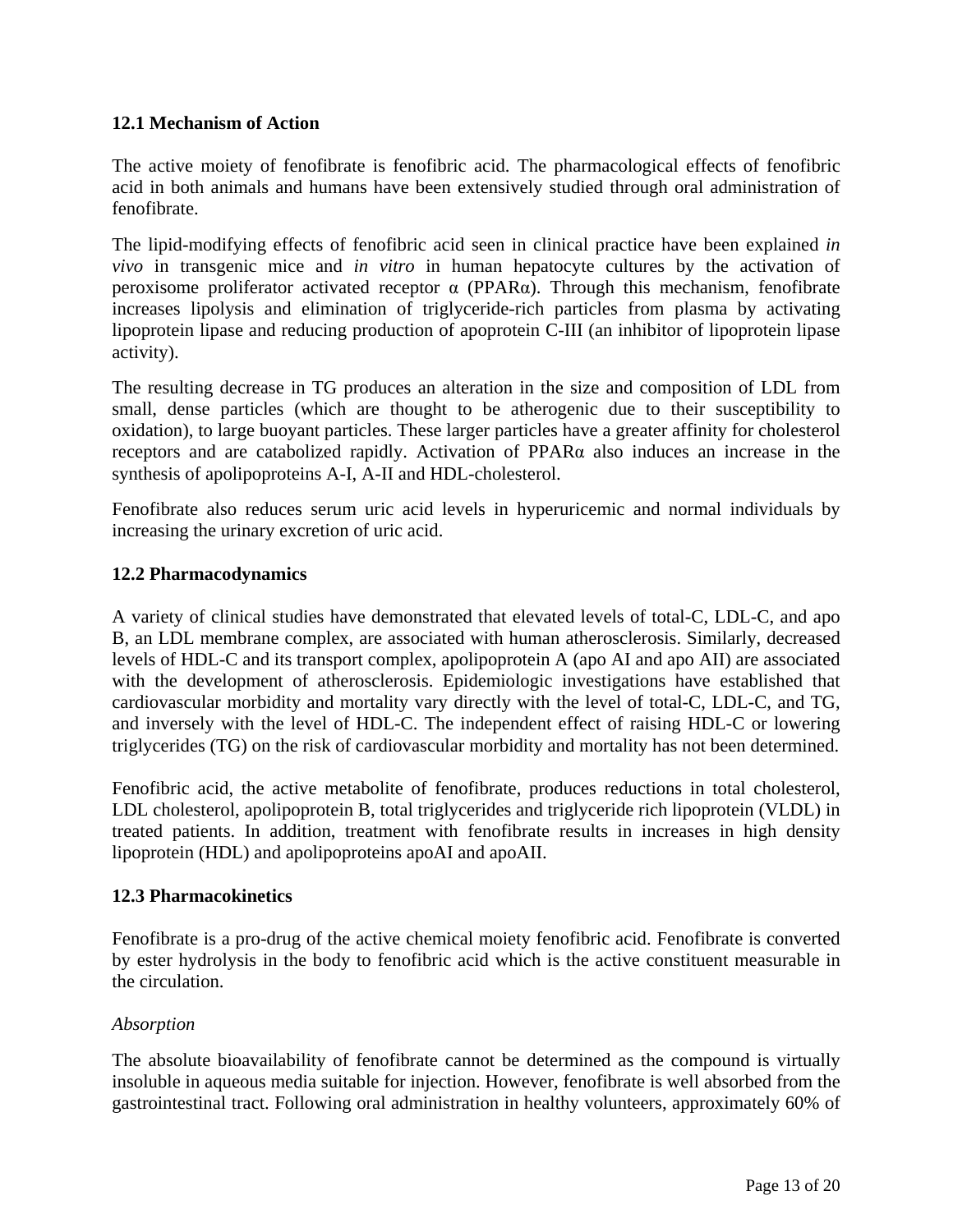a single dose of radiolabelled fenofibrate appeared in urine, primarily as fenofibric acid and its glucuronate conjugate, and 25% was excreted in the feces. Peak plasma levels of fenofibric acid occur within 6 hours to 8 hours after administration.

The absorption of fenofibrate is increased when administered with food. With fenofibrate tablets, the extent of absorption is increased by approximately 35% under fed as compared to fasting conditions.

### *Distribution*

Upon multiple dosing of fenofibrate, fenofibric acid steady state is achieved within 5 days. Plasma concentrations of fenofibric acid at steady state are approximately double of those following a single dose. Serum protein binding was approximately 99% in normal and hyperlipidemic subjects.

## *Metabolism*

Following oral administration, fenofibrate is rapidly hydrolyzed by esterases to the active metabolite, fenofibric acid; no unchanged fenofibrate is detected in plasma.

Fenofibric acid is primarily conjugated with glucuronic acid and then excreted in urine. A small amount of fenofibric acid is reduced at the carbonyl moiety to a benzhydrol metabolite which is, in turn, conjugated with glucuronic acid and excreted in urine.

*In vivo* metabolism data indicate that neither fenofibrate nor fenofibric acid undergo oxidative metabolism (e.g., cytochrome P450) to a significant extent.

### *Elimination*

After absorption, fenofibrate is mainly excreted in the urine in the form of metabolites, primarily fenofibric acid and fenofibric acid glucuronide. After administration of radiolabelled fenofibrate, approximately 60% of the dose appeared in the urine and 25% was excreted in the feces.

Fenofibric acid is eliminated with a half-life of 20 hours, allowing once daily dosing.

### *Special Populations*

### **Geriatrics**

In elderly volunteers 77 years to 87 years of age, the oral clearance of fenofibric acid following a single oral dose of fenofibrate was 1.2 L/h, which compares to 1.1 L/h in young adults. This indicates that a similar dosage regimen can be used in elderly with normal renal function, without increasing accumulation of the drug or metabolites *[see Dosage and Administration [\(2.5\)](#page-2-5) and Use in Specific Populations [\(8.5\)\]](#page-10-5).* 

### **Pediatrics**

The pharmacokinetics of fenofibrate has not been studied in pediatric populations.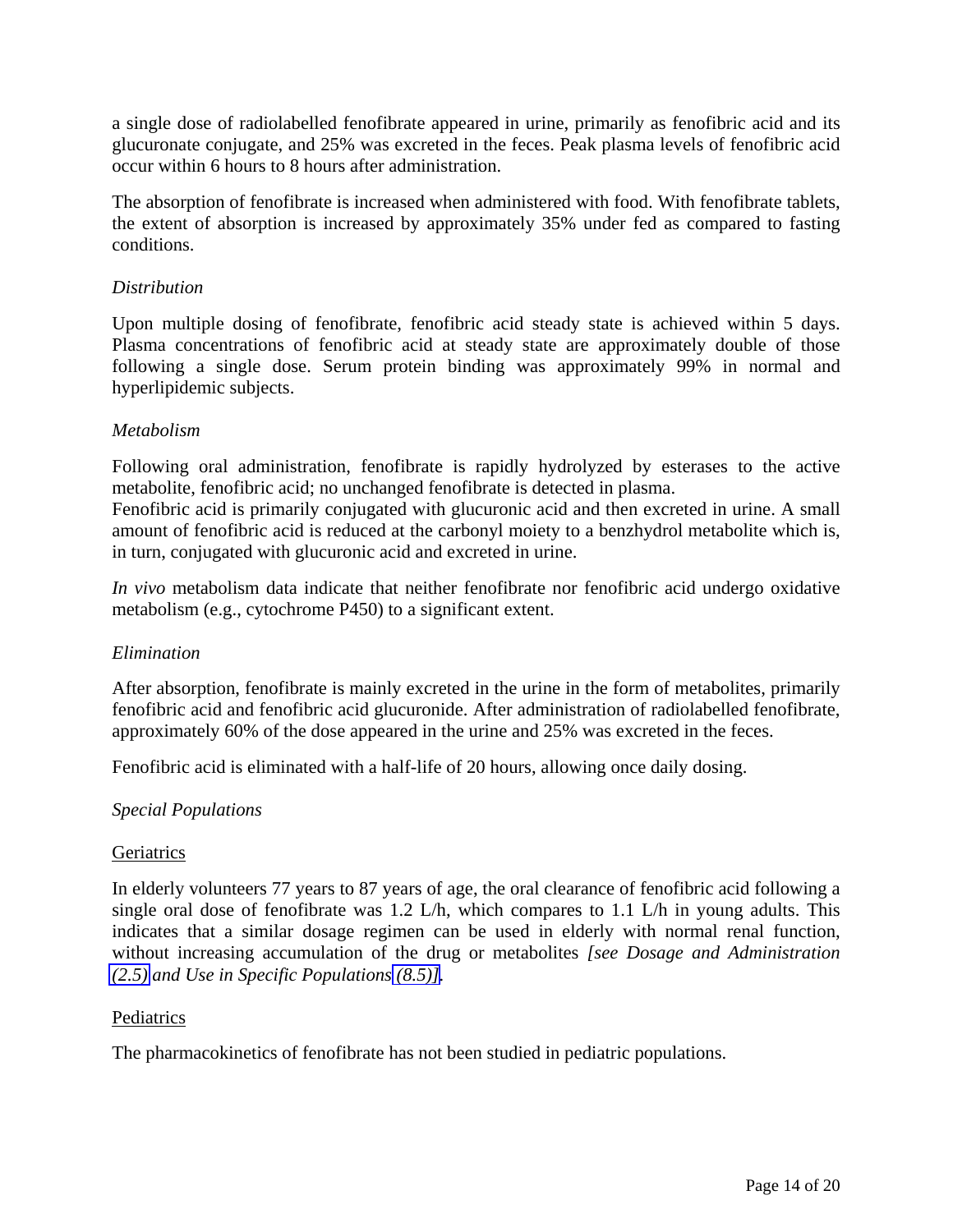## Gender

No pharmacokinetic difference between males and females has been observed for fenofibrate.

## Race

The influence of race on the pharmacokinetics of fenofibrate has not been studied, however fenofibrate is not metabolized by enzymes known for exhibiting inter-ethnic variability.

### Renal Impairment

The pharmacokinetics of fenofibric acid was examined in patients with mild, moderate, and severe renal impairment. Patients with severe renal impairment (estimated glomerular filtration rate  $[eGFR] < 30$  mL/min/1.73m<sup>2</sup>) showed 2.7-fold increase in exposure for fenofibric acid and increased accumulation of fenofibric acid during chronic dosing compared to that of healthy subjects. Patients with mild to moderate renal impairment  $\sqrt{\text{eGFR}}$  30 mL/min/1.73m<sup>2</sup> to 59 mL/min/1.73m<sup>2</sup>) had similar exposure but an increase in the half-life for fenofibric acid compared to that of healthy subjects. Based on these findings, the use of fenofibrate should be avoided in patients who have severe renal impairment and dose reduction is required in patients having mild to moderate renal impairment *[see Dosage and Administration [\(2.4\)\].](#page-2-5)* 

#### Hepatic Impairment

No pharmacokinetic studies have been conducted in patients with hepatic impairment.

#### *Drug-drug Interactions*

*In vitro* studies using human liver microsomes indicate that fenofibrate and fenofibric acid are not inhibitors of cytochrome (CYP) P450 isoforms CYP3A4, CYP2D6, CYP2E1, or CYP1A2. They are weak inhibitors of CYP2C8, CYP2C19 and CYP2A6, and mild-to-moderate inhibitors of CYP2C9 at therapeutic concentrations.

Table 2 describes the effects of co-administered drugs on fenofibric acid systemic exposure. [Table 3](#page-15-2) describes the effects of co-administered fenofibrate or fenofibric acid on other drugs.

#### **Table 2: Effects of Co-Administered Drugs on Fenofibric Acid Systemic Exposure from Fenofibrate Administration**

| $Co-$                 | Dosage Regimen of       | of<br>Regimen<br>Dosage                        | Changes in Fenofibric |                  |  |
|-----------------------|-------------------------|------------------------------------------------|-----------------------|------------------|--|
| Administered          | Co-Administered Drug    | Fenofibrate*                                   | Acid Exposure         |                  |  |
| Drug                  |                         |                                                |                       |                  |  |
|                       |                         |                                                | <b>AUC</b>            | $C_{\text{max}}$ |  |
| Lipid-lowering agents |                         |                                                |                       |                  |  |
| Atorvastatin          | 20 mg once daily for 10 | Fenofibrate $160 \text{ mg}^1$ once daily      | 12%                   | 14%              |  |
|                       |                         |                                                |                       |                  |  |
|                       |                         |                                                | <b>AUC</b>            | $C_{\text{max}}$ |  |
| Lipid-lowering agents |                         |                                                |                       |                  |  |
| Pravastatin           | 40 mg as a single dose  | Fenofibrate $3 \times 67$ mg <sup>2</sup> as a | $1\%$                 | 12%              |  |
|                       |                         | single dose                                    |                       |                  |  |
| Fluvastatin           |                         | Fenofibrate $160 \text{ mg}^1$ as a single     |                       |                  |  |
|                       | 40 mg as a single dose  | dose                                           | 12%                   | 110%             |  |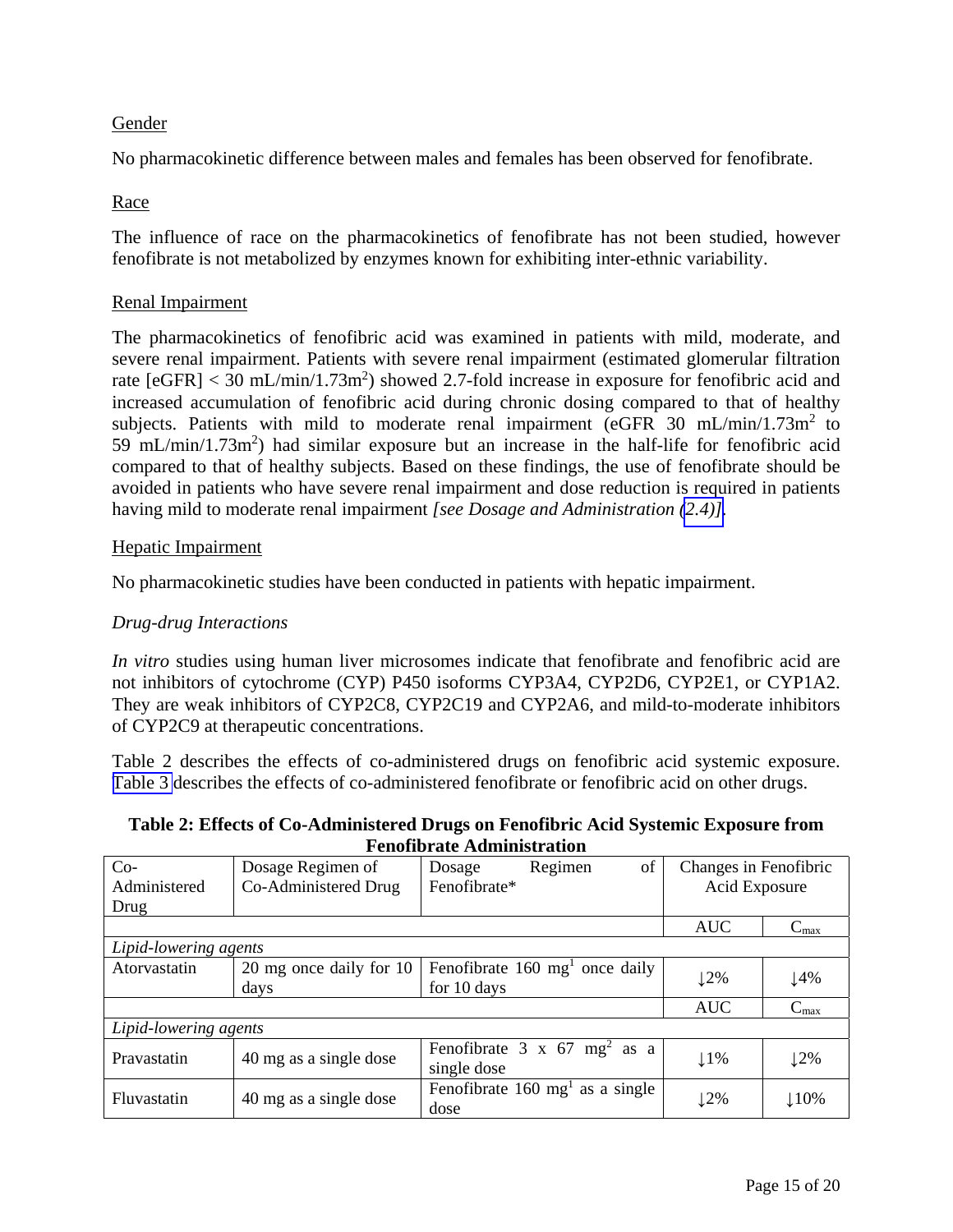<span id="page-15-2"></span><span id="page-15-1"></span><span id="page-15-0"></span>

| Anti-diabetic agents |                          |                                                       |       |                 |  |  |
|----------------------|--------------------------|-------------------------------------------------------|-------|-----------------|--|--|
| Glimepiride          | 1 mg as a single dose    | Fenofibrate $145 \text{ mg}^1$ once daily             | $1\%$ | $11\%$          |  |  |
|                      |                          | for 10 days                                           |       |                 |  |  |
| Metformin            | 850 mg three times daily | Fenoribrate $54 \text{ mg}^1$ three times             |       | $\downarrow$ 6% |  |  |
|                      | for 10 days              | daily for 10 days                                     | 19%   |                 |  |  |
|                      |                          | 8 mg once daily for 5   Fenofibrate 145 mg once daily |       |                 |  |  |
| Rosiglitazone        | days                     | for 14 days                                           | 110%  | 13%             |  |  |

\* Plasma concentrations of fenofibric acid after administration of 54 mg and 160 mg tablets are equivalent under fed conditions to 67 mg and 200 mg capsules, respectively. Plasma concentrations of fenofibric acid after administration of one 145 mg tablet are equivalent under fed conditions to one 200 mg capsule.

<sup>1</sup> Fenofibrate oral tablet

<sup>2</sup> Fenofibrate oral micronized capsule

## **Table 3: Effects of Fenofibrate Co-Administration on Systemic Exposure Other Drugs**

| Regimen<br>of<br>Dosage                                                                                    | Dosage Regimen of                                                                                                                                                                                                                                                              | Change in Co-Administered Drug                                                  |            |               |  |
|------------------------------------------------------------------------------------------------------------|--------------------------------------------------------------------------------------------------------------------------------------------------------------------------------------------------------------------------------------------------------------------------------|---------------------------------------------------------------------------------|------------|---------------|--|
| Fenofibrate*                                                                                               | Co-Administered Drug                                                                                                                                                                                                                                                           | Exposure                                                                        |            |               |  |
|                                                                                                            |                                                                                                                                                                                                                                                                                | Analyte                                                                         | <b>AUC</b> | $C_{max}$     |  |
| Lipid-lowering agents                                                                                      |                                                                                                                                                                                                                                                                                |                                                                                 |            |               |  |
| Fenofibrate $160 \text{ mg}^1$<br>once<br>daily for 10 days                                                | Atorvastatin, 20 mg once daily for<br>10 days                                                                                                                                                                                                                                  | Atorvastatin                                                                    | $17\%$     | 0%            |  |
| Fenofibrate $3 \times 67$ mg <sup>2</sup> as a<br>single dose                                              | Pravastatin, 40 mg as a single dose                                                                                                                                                                                                                                            | Pravastatin                                                                     | 113%       | 113%          |  |
|                                                                                                            |                                                                                                                                                                                                                                                                                | $3\alpha$ -Hydroxyl-<br>iso-pravastatin                                         | 126%       | 129%          |  |
| Fenofibrate<br>$160 \text{ mg}^1$<br>as a<br>single dose                                                   | Fluvastatin, 40 mg as a single dose                                                                                                                                                                                                                                            | $(+)$ -3R,<br>$5S-$<br>Fluvastatin                                              | 115%       | 116%          |  |
| Anti-diabetic agents                                                                                       |                                                                                                                                                                                                                                                                                |                                                                                 |            |               |  |
| Fenofibrate $145 \text{ mg}^1$<br>once<br>daily for 10 days                                                | Glimepiride, 1 mg as a single dose                                                                                                                                                                                                                                             | Glimepiride                                                                     | 135%       | 118%          |  |
| Fenofibrate 54<br>three<br>mg <sup>T</sup><br>times daily for 10 days                                      | Metformin, 850 mg three times<br>daily for 10 days                                                                                                                                                                                                                             | Metformin                                                                       | 13%        | $\uparrow$ 6% |  |
| Fenofibrate 145 mg <sup>1</sup><br>once<br>daily for 14 days<br>$\sim$ $\sim$<br>$\mathbf{a}$ $\mathbf{b}$ | Rosiglitazone, 8 mg once daily for<br>5 days<br>the state of the state of the state of the state of the state of the state of the state of the state of the state of the state of the state of the state of the state of the state of the state of the state of the state of t | Rosiglitazone<br>$\sim$ $\sim$ $\sim$<br>$\mathbf{1}$ $\mathbf{1}$ $\mathbf{2}$ | 16%        | $1\%$         |  |

\* Plasma concentrations of fenofibric acid after administration of 54 mg and 160 mg tablets are equivalent under fed conditions to 67 mg and 200 mg capsules, respectively. Plasma concentrations of fenofibric acid after administration of one 145 mg tablet are equivalent under fed conditions to one 200 mg capsule.

<sup>1</sup> Fenofibrate oral tablet

<sup>2</sup> Fenofibrate oral micronized capsule

# **13 NONCLINICAL TOXICOLOGY**

## **13.1 Carcinogenesis and Mutagenesis and Impairment of Fertility**

Two dietary carcinogenicity studies have been conducted in rats with fenofibrate. In the first 24 month study, Wistar rats were dosed with fenofibrate at 10 mg/kg/day, 45 mg/kg/day, and 200 mg/kg/day, approximately 0.3, 1, and 6 times the maximum recommended human dose (MRHD) of 300 mg fenofibrate daily, equivalent to 160 mg fenofibrate tablets daily, based on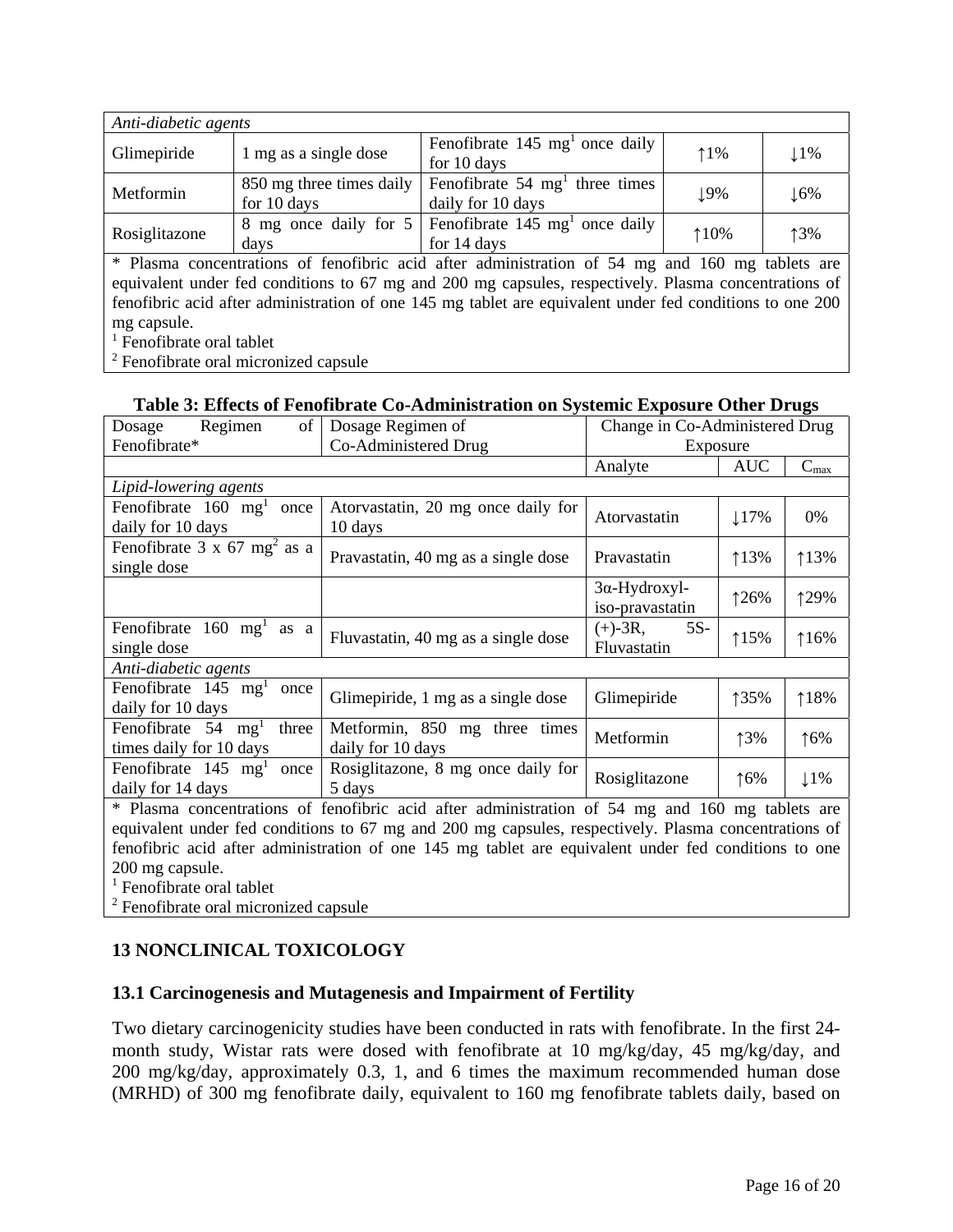<span id="page-16-0"></span>body surface area comparisons. At a dose of 200 mg/kg/day (at 6 times the MRHD), the incidence of liver carcinomas was significantly increased in both sexes. A statistically significant increase in pancreatic carcinomas was observed in males at 1 and 6 times the MRHD; an increase in pancreatic adenomas and benign testicular interstitial cell tumors was observed at 6 times the MRHD in males. In a second 24-month rat carcinogenicity study in a different strain of rats (Sprague-Dawley), doses of 10 mg/kg/day and 60 mg/kg/day (0.3 and 2 times the MRHD) produced significant increases in the incidence of pancreatic acinar adenomas in both sexes and increases in testicular interstitial cell tumors in males at 2 times the MRHD.

A 117-week carcinogenicity study was conducted in rats comparing three drugs: fenofibrate 10 mg/kg/day and 60 mg/kg/day (0.3 and 2 times the MRHD, based on body surface area comparisons), clofibrate (400 mg/kg/day; 2 times the human dose), and gemfibrozil (250 mg/kg/day; 2 times the human dose, based on mg/m<sup>2</sup> surface area). Fenofibrate increased pancreatic acinar adenomas in both sexes. Clofibrate increased hepatocellular carcinoma and pancreatic acinar adenomas in males and hepatic neoplastic nodules in females. Gemfibrozil increased hepatic neoplastic nodules in males and females, while all three drugs increased testicular interstitial cell tumors in males.

In a 21-month study in CF-1 mice, fenofibrate 10 mg/kg/day, 45 mg/kg/day, and 200 mg/kg/day (approximately 0.2, 1, and 3 times the MRHD, based on body surface area comparisons) significantly increased the liver carcinomas in both sexes at 3 times the MRHD. In a second 18 month study at 10 mg/kg/day, 60 mg/kg/day, and 200 mg/kg/day, fenofibrate significantly increased the liver carcinomas in male mice and liver adenomas in female mice at 3 times the MRHD.

Electron microscopy studies have demonstrated peroxisomal proliferation following fenofibrate administration to the rat. An adequate study to test for peroxisome proliferation in humans has not been done, but changes in peroxisome morphology and numbers have been observed in humans after treatment with other members of the fibrate class when liver biopsies were compared before and after treatment in the same individual.

Fenofibrate has been demonstrated to be devoid of mutagenic potential in the following tests: Ames, mouse lymphoma, chromosomal aberration and unscheduled DNA synthesis in primary rat hepatocytes.

In fertility studies rats were given oral dietary doses of fenofibrate, males received 61 days prior to mating and females 15 days prior to mating through weaning which resulted in no adverse effect on fertility at doses up to 300 mg/kg/day (10 times the MRHD, based on body surface area comparisons).

## **14 CLINICAL STUDIES**

## **14.1 Primary Hypercholesterolemia (Heterozygous Familial and Nonfamilial) and Mixed Dyslipidemia**

The effects of fenofibrate at a dose equivalent to 160 mg fenofibrate tablets per day were assessed from four randomized, placebo-controlled, double-blind, parallel-group studies including patients with the following mean baseline lipid values: total-C 306.9 mg/dL; LDL-C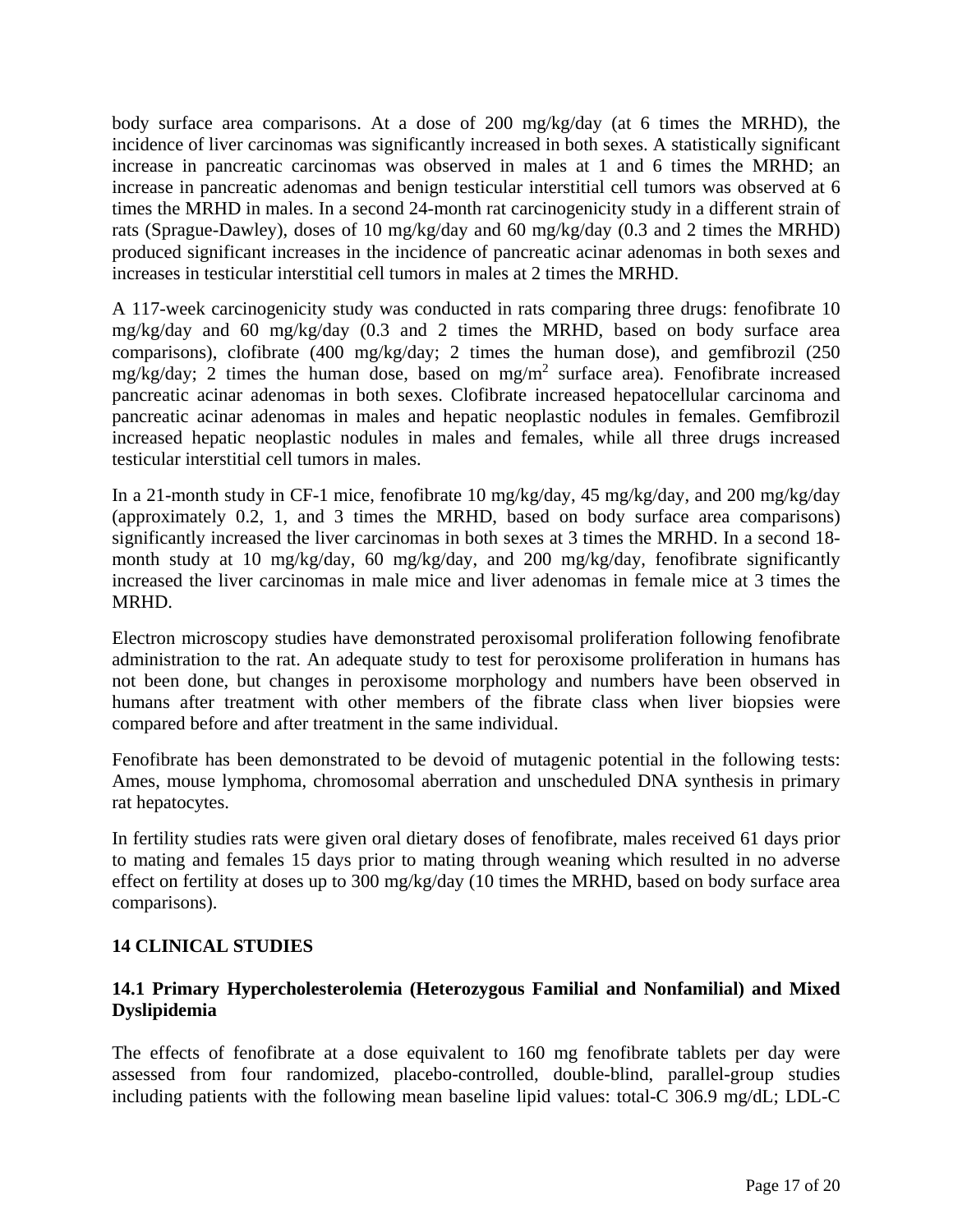213.8 mg/dL; HDL-C 52.3 mg/dL; and triglycerides 191.0 mg/dL. Fenofibrate therapy lowered LDL-C, Total-C, and the LDL-C/HDL-C ratio. Fenofibrate therapy also lowered triglycerides and raised HDL-C (see Table 4).

| <b>Treatment Group</b>                           | 0<br><b>Total-C</b>    | $LDL-C$                | HDL-C                  | <b>TG</b>     |  |  |  |
|--------------------------------------------------|------------------------|------------------------|------------------------|---------------|--|--|--|
| <b>Pooled Cohort</b>                             |                        |                        |                        |               |  |  |  |
| Mean baseline lipid values $(n=646)$             | 306.9 $mg/dL$          | $213.8$ mg/dL          | $52.3$ mg/dL           | 191.0 $mg/dL$ |  |  |  |
| All FEN $(n=361)$                                | $-18.7\%$ <sup>*</sup> | $-20.6\%$              | $+11.0\%$ <sup>*</sup> | $-28.9\%$     |  |  |  |
| Placebo $(n=285)$                                | $-0.4%$                | $-2.2%$                | $+0.7%$                | $+7.7%$       |  |  |  |
| Baseline LDL-C $> 160$ mg/dL and                 |                        |                        |                        |               |  |  |  |
| $TG < 150$ mg/dL                                 |                        |                        |                        |               |  |  |  |
| Mean baseline lipid values $(n=334)$             | 307.7 mg/dL            | $227.7$ mg/dL          | $58.1 \text{ mg/dL}$   | $101.7$ mg/dL |  |  |  |
| All FEN $(n=193)$                                | $-22.4\%$ <sup>*</sup> | $-31.4\%$ <sup>*</sup> | $+9.8\%$ <sup>*</sup>  | $-23.5\%$     |  |  |  |
| Placebo $(n=141)$                                | $+0.2%$                | $-2.2%$                | $+2.6%$                | $+11.7%$      |  |  |  |
| Baseline LDL-C $>160$ mg/dL and                  |                        |                        |                        |               |  |  |  |
| $TG \ge 150$ mg/dL                               |                        |                        |                        |               |  |  |  |
| Mean baseline lipid values $(n=242)$             | $312.8$ mg/dL          | $219.8$ mg/dL          | $46.7$ mg/dL           | $231.9$ mg/dL |  |  |  |
| All FEN $(n=126)$                                | $-16.8\%$ <sup>†</sup> | $-20.1\%$ <sup>*</sup> | $+14.6\%$ <sup>*</sup> | $-35.9\%$     |  |  |  |
| Placebo $(n=116)$                                | $-3.0\%$               | $-6.6%$                | $+2.3%$                | $+0.9%$       |  |  |  |
| † Duration of study treatment was 3 to 6 months. |                        |                        |                        |               |  |  |  |
| $*$ p = < 0.05 vs. Placebo                       |                        |                        |                        |               |  |  |  |

<span id="page-17-0"></span>**Table 4: Mean Percent Change in Lipid Parameters at End of Treatment**†

In a subset of the subjects, measurements of apo B were conducted. Fenofibrate treatment significantly reduced apo B from baseline to endpoint as compared with placebo (-25.1% vs. 2.4%,  $p < 0.0001$ , n=213 and 143 respectively).

## **14.2 Severe Hypertriglyceridemia**

The effects of fenofibrate on serum triglycerides were studied in two randomized, double-blind, placebo-controlled clinical trials of 147 hypertriglyceridemic patients. Patients were treated for eight weeks under protocols that differed only in that one entered patients with baseline TG levels of 500 mg/dL to 1,500 mg/dL, and the other TG levels of 350 mg/dL to 500 mg/dL. In patients with hypertriglyceridemia and normal cholesterolemia with or without hyperchylomicronemia, treatment with fenofibrate at dosages equivalent to fenofibrate 160 mg per day decreased primarily very low density lipoprotein (VLDL) triglycerides and VLDL cholesterol. Treatment of patients with elevated triglycerides often results in an increase of LDL-C (se[e Table 5\)](#page-18-0).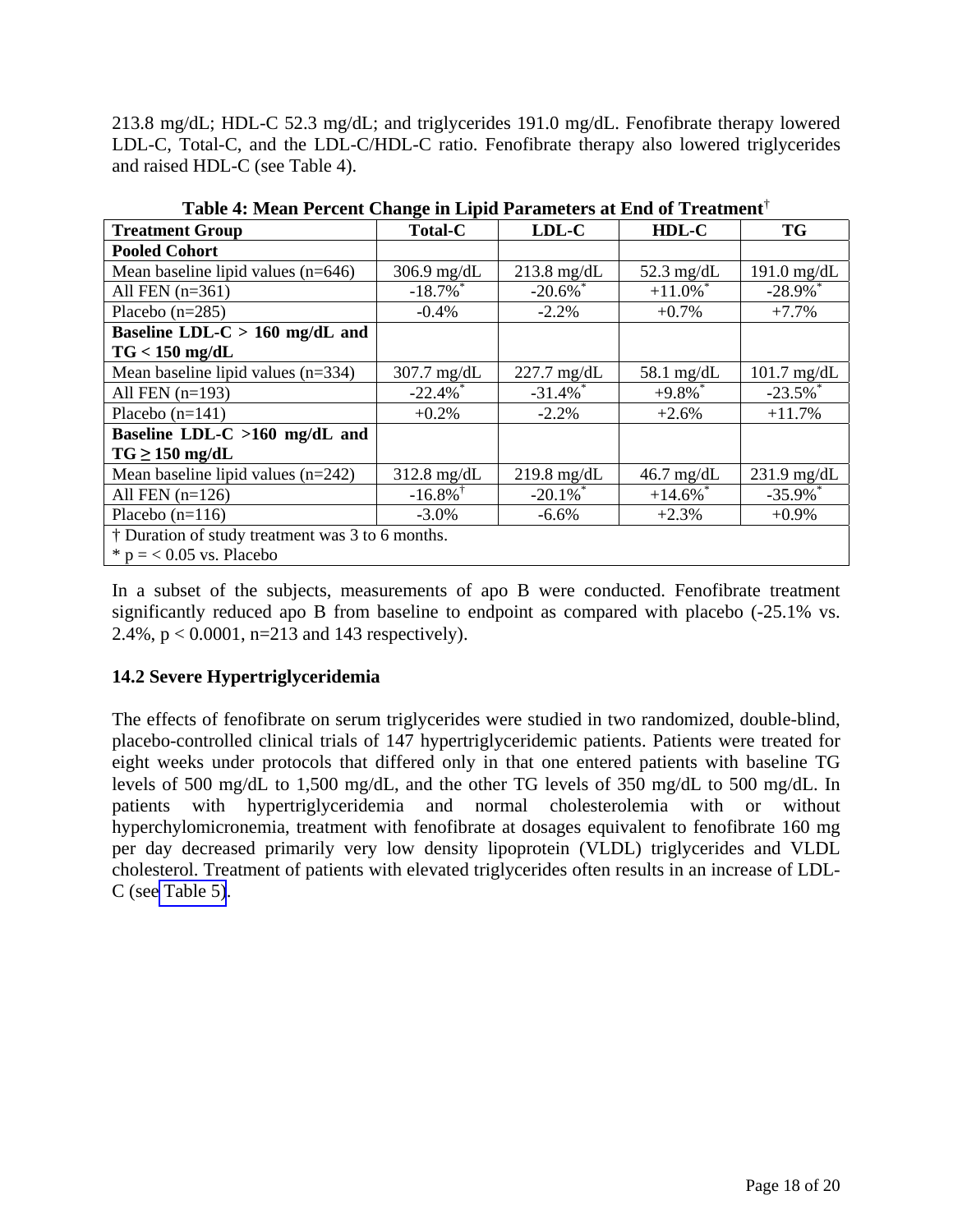<span id="page-18-0"></span>

| <b>Study 1</b>             | <b>Placebo</b> |                 |                 |               | Fenofibrate |                 |                 |               |
|----------------------------|----------------|-----------------|-----------------|---------------|-------------|-----------------|-----------------|---------------|
| <b>Baseline TG levels</b>  | N              | <b>Baseline</b> | <b>Endpoint</b> | $\frac{0}{0}$ | N           | <b>Baseline</b> | <b>Endpoint</b> | $\frac{0}{0}$ |
| 350 mg/dL to               |                | (Mean)          | (Mean)          | <b>Change</b> |             | (Mean)          | (Mean)          | <b>Change</b> |
| 499 mg/dL                  |                |                 |                 | (Mean)        |             |                 |                 | (Mean)        |
| Triglycerides              | 28             | 449             | 450             | $-0.5$        | 27          | 432             | 223             | $-46.2*$      |
| <b>VLDL</b>                | 19             | 367             | 350             | 2.7           | 19          | 350             | 178             | $-44.1*$      |
| Triglycerides              |                |                 |                 |               |             |                 |                 |               |
| <b>Total Cholesterol</b>   | 28             | 255             | 261             | 2.8           | 27          | 252             | 227             | $-9.1*$       |
| <b>HDL</b> Cholesterol     | 28             | 35              | 36              | 4             | 27          | 34              | 40              | $19.6*$       |
| <b>LDL</b> Cholesterol     | 28             | 120             | 129             | 12            | 27          | 128             | 137             | 14.5          |
| <b>VLDL</b> Cholesterol    | 27             | 99              | 99              | 5.8           | 27          | 92              | 46              | $-44.7*$      |
| Study 2                    |                |                 | <b>Placebo</b>  |               | Fenofibrate |                 |                 |               |
| <b>Baseline TG levels</b>  | N              | <b>Baseline</b> | <b>Endpoint</b> | $\frac{6}{6}$ | N           | <b>Baseline</b> | <b>Endpoint</b> | $\frac{0}{0}$ |
| 500 mg/dL to               |                | (Mean)          | (Mean)          | <b>Change</b> |             | (Mean)          | (Mean)          | <b>Change</b> |
| $1,500$ mg/dL              |                |                 |                 | (Mean)        |             |                 |                 | (Mean)        |
| Triglycerides              | 44             | 710             | 750             | 7.2           | 48          | 726             | 308             | $-54.5*$      |
| <b>VLDL</b>                | 29             | 537             | 571             | 18.7          | 33          | 543             | 205             | $-50.6*$      |
| Triglycerides              |                |                 |                 |               |             |                 |                 |               |
| <b>Total Cholesterol</b>   | 44             | 272             | 271             | 0.4           | 48          | 261             | 223             | $-13.8*$      |
| <b>HDL</b> Cholesterol     | 44             | 27              | 28              | 5.0           | 48          | 30              | 36              | $22.9*$       |
| <b>LDL</b> Cholesterol     | 42             | 100             | 90              | $-4.2$        | 45          | 103             | 131             | $45.0*$       |
| <b>VLDL</b> Cholesterol    | 42             | 137             | 142             | 11.0          | 45          | 126             | 54              | $-49.4*$      |
| $* = p < 0.05$ vs. Placebo |                |                 |                 |               |             |                 |                 |               |

**Table 5: Effect of Fenofibrate in Patients With Severe Hypertriglyceridemia**

The effect of fenofibrate on cardiovascular morbidity and mortality has not been determined.

# **16 HOW SUPPLIED/STORAGE AND HANDLING**

Fenofibrate tablets, USP are available in two strengths:

54 mg - Light yellow to yellow colored, round-shaped, film-coated tablets debossed "FN1" on one side and plain on other side. Available in bottles of 90 with child-resistant closure (NDC 27241-116-03) and bottles of 500 (NDC 27241-116-05).

160 mg - White to off-white colored, oval-shaped, film-coated tablets debossed "FN2" on one side and plain on other side. Available in bottles of 90 with child-resistant closure (NDC 27241- 117-03) and bottles of 500 (NDC 27241-117-05).

## **Storage**

Store at 25°C (77°F); excursions permitted to 15°C to 30°C (59°F to 86°F) [see USP Controlled Room Temperature]. Protect from moisture.

Dispense in a tight, light-resistant container as defined in the USP, with a child-resistant closure (as required).

KEEP THIS AND ALL MEDICATIONS OUT OF THE REACH OF CHILDREN.